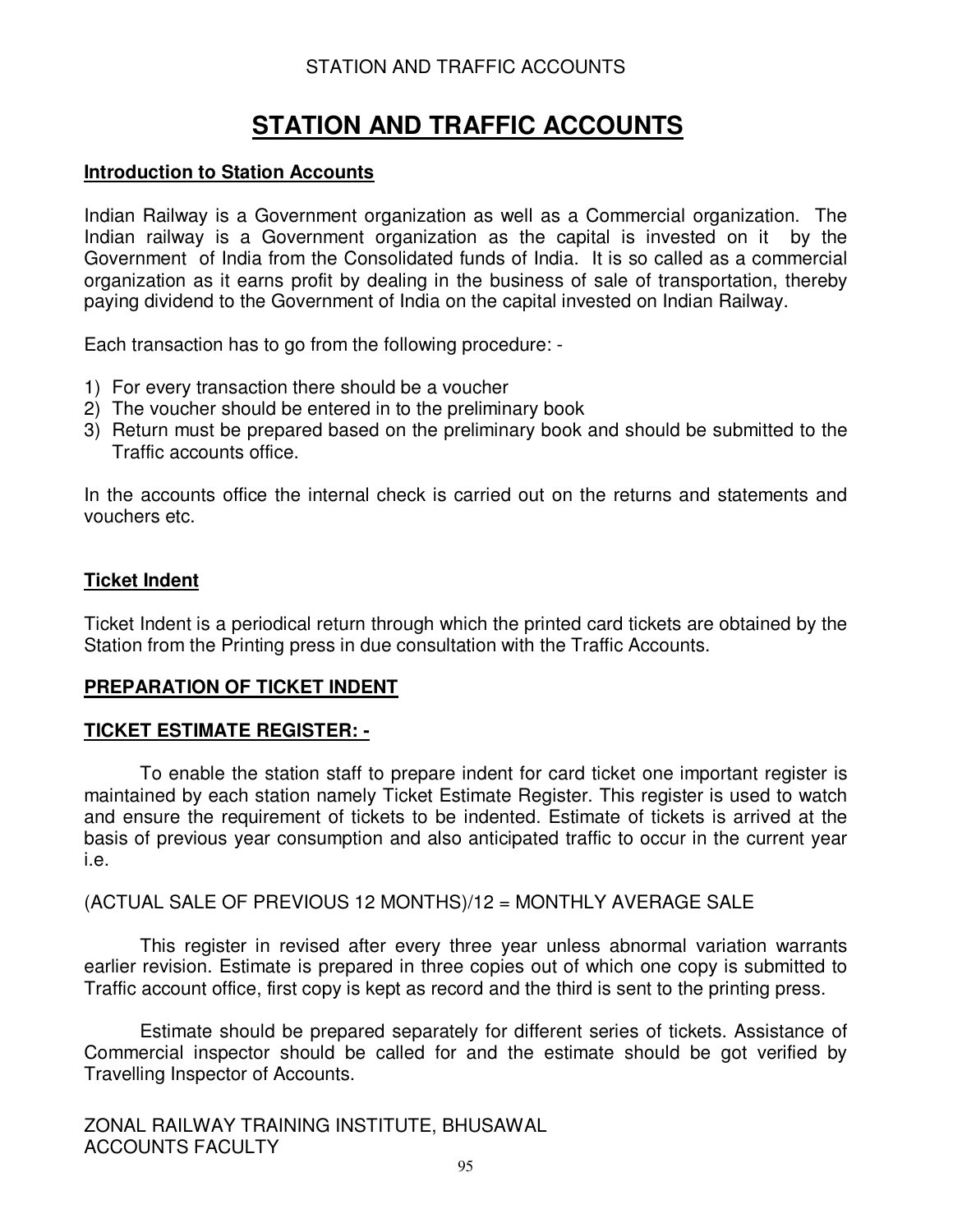### **Types of ticket Indent**

### **1. ORDINARY TICKET INDENT**

Ordinary Ticket indent is a document by which the printed card tickets are demanded from the printing press. The date for the submission of ticket indents are fixed by the FA & C.A.O in consultation with Chief Commercial Manager and Superintendent Printing Press. For the purpose of submitting the indents, stations are classified in 3 categories, which are as under.

| Category of<br>station | Average sale of tickets<br>Per month | Periodicity | Reserve stock |
|------------------------|--------------------------------------|-------------|---------------|
| А                      | 50000 or more                        | 4 months    | 5 months      |
| B                      | 20000 or more but less<br>than 50000 | 6 months    | 4 months      |
|                        | Less than 20000                      | 12 months   | 4 months      |

The indent for the printed cards ticket should be placed for all stations for which the annual requirement is 400 tickets or more for distance up to 250 Kms and 200 tickets for distance beyond 250 Kms. If the annual consumption of tickets in respect of any one series at a station is less than 1000 the indent should in every case be a minimum of 1000 tickets

Tickets indent is prepared in five copies as under

1) Record

2) Printing press

3) Accounts

- 4) Receipt Note
- 5) Delivery Note

 In order to arrive at the requirement of tickets to be indented, the monthly average sale is multiplied by the summation of periodicity and reserve stock. The stock on hand is then subtracted from the quantity obtained.

If the required no. Of ticket =  $R(T)$ , Monthly Average Sale = M, Periodicity = P, Reserve = R and Stock on hand = S,

Then,  $R(T) = M X (P + R) - S$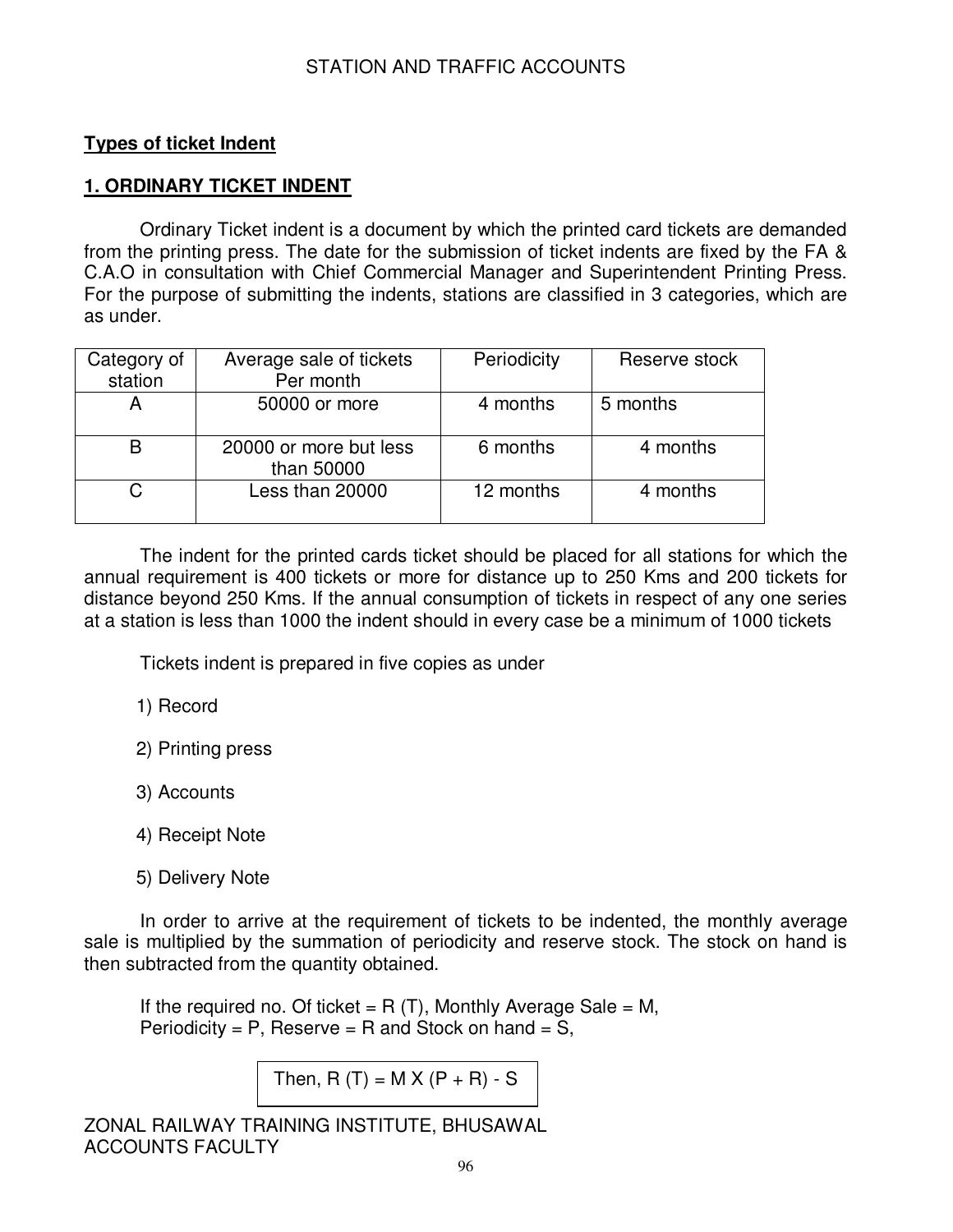**Rounding off: -** If the figure arrived is more than 1000, it should be rounded off to the next 250. If the figure arrived at is less than 1000, the same should be rounded off to 1000.

After preparing the estimate, the Ticket indent is prepared in 5 copies. One copy should be retained on station as record and 4 copies should be sent to traffic account office. Account office will exercise the internal check of the tickets indent and ensure that the name of station to, spelling, distance, class and fare are written correctly and forward all copies to the printing press.

After receipt of ticket indent duly checked by account office the printing press will start the printing of card tickets and stock of printed cards tickets will be sent to the station directly along-with receipt note and delivery note. One copy will be retained by the printing press and Account office copy is sent to the Traffic Accounts office.

 On receipt of ticket bundle at station, station staff will check the stock of contents with record file and summary of ticket bundles sent by press. Then they should count careful and should examine each tickets in all respect i.e. class, progressive number, distance, fare , name of stations etc. shortage, disagreements, wrong printing, illegible printing, duplicate tickets and other irregularities should be reported immediately. Duplicate tickets and irregularities etc. should be at once return to the printing press and report should be submitted to traffic account office and the receipt note should be promptly sent to the traffic accounts office and delivery note should be pasted to the record file of the tickets indent based on this delivery note ticket stock register should be maintained . On the basis of Ordinary Ticket Indent, the ticket is supplied to the station within a period of two months.

#### **EMERGENT TICKET INDENT**

An emergent ticket indent should be prepared and submitted by station only if ticket stock runs out unexpectedly due to unforeseen rush and traffic arising from festivals, conferences, fairs etc. This indent should be prepared in the same fashion as the Ordinary ticket indent. These indents should be clearly marked as "Emergent Indent" in red ink in bold letters.

Proper reasons for preparation of Emergent Indent should be recorded in the indent register. This indent should be prepared when only two months stock is available at the station in the particular series and if no new stock is expected in near future. On the basis of Emergent Ticket Indent, the ticket is supplied to the stations within a period of one month.

#### **TELEGRAPHIC TICKET INDENT :-**

This indent should be prepared in case no supply of stock is received even after submission of Emergent Ticket Indent and the stock on hand is likely to be sufficient for one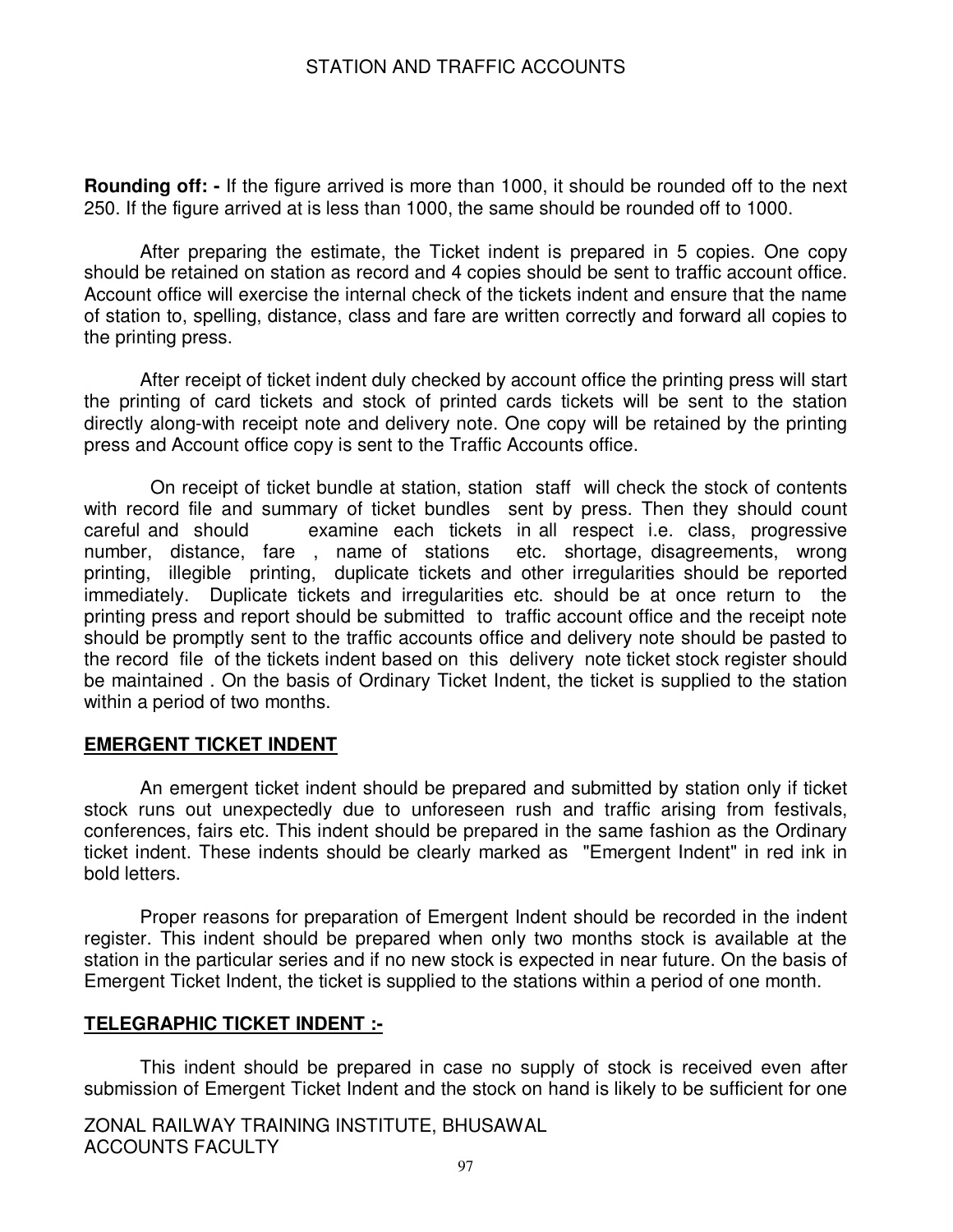month requirements. Telegrams are issued to traffic account office, SPS Byculla and Divisional Commercial Manager. All information pertaining to the printing of tickets is furnished in the telegram clearly. Printing press prints the ticket on the basis of telegram received. After submission of telegram, ticket indents are prepared in prescribed form indicating the reference of telegram already issued. Account office will exercise the internal check on top priority and send this to the printing press and the press will submit the stock of printed card tickets as early as possible to the station.

#### **RECALLED TICKET INDENT :-**

 The stock of tickets with the station may become obsolete due to closing of stations or may be damaged due to termite, rain or improper stocking. Such obsolete or damaged stocks of tickets are required to be returned to Traffic Accounts Office by the station. Such stock is returned to Traffic Accounts Office with due approval of Divisional Commercial Manager. In case the value of tickets being returned is more than Rs. 3,000/-, these tickets should be returned per bearer nominated by the competent commercial authority. The indent through which such tickets are returned to Traffic Accounts Office is known as Recalled Ticket Indent.

 Recalled Ticket Indent is prepared in three copies. One copy is retained at the station as record and other two copies are sent to the Traffic Accounts Office along-with the tickets. Of the two, one copy is returned to the station duly acknowledged by Accounts.

 Presently, as per local instructions, stock of obsolete or damaged tickets are not required to be sent to Traffic Accounts Office, but are destroyed at the station in presence of representative of Commercial, Accounts and RPF department.

#### **DAILY TRAIN CASH CUM SUMMARY BOOK (DTC BOOK): -**

#### **Introduction: -**

 DTC Book is a complete and composite record which brings into account the realization of cash and cash vouchers in respect of all coaching transactions of station, date wise and for the whole month. It is a primary record maintained by each and every station. It is maintained shift-wise in the stations where continuous booking takes place. Where there is no continuous booking, the same is maintained Train-wise i.e. posting of DTC Book will be made at the end of the Shift or after departure of train.

#### **DTC Book is maintained in the following parts: -**

**Part-I :** The sale of Printed card tickets for Local destination stations is accounted for in this part . Total amount against Blank Paper Tickets issued for local traffic as per BPT statement is also accounted for in this part separately.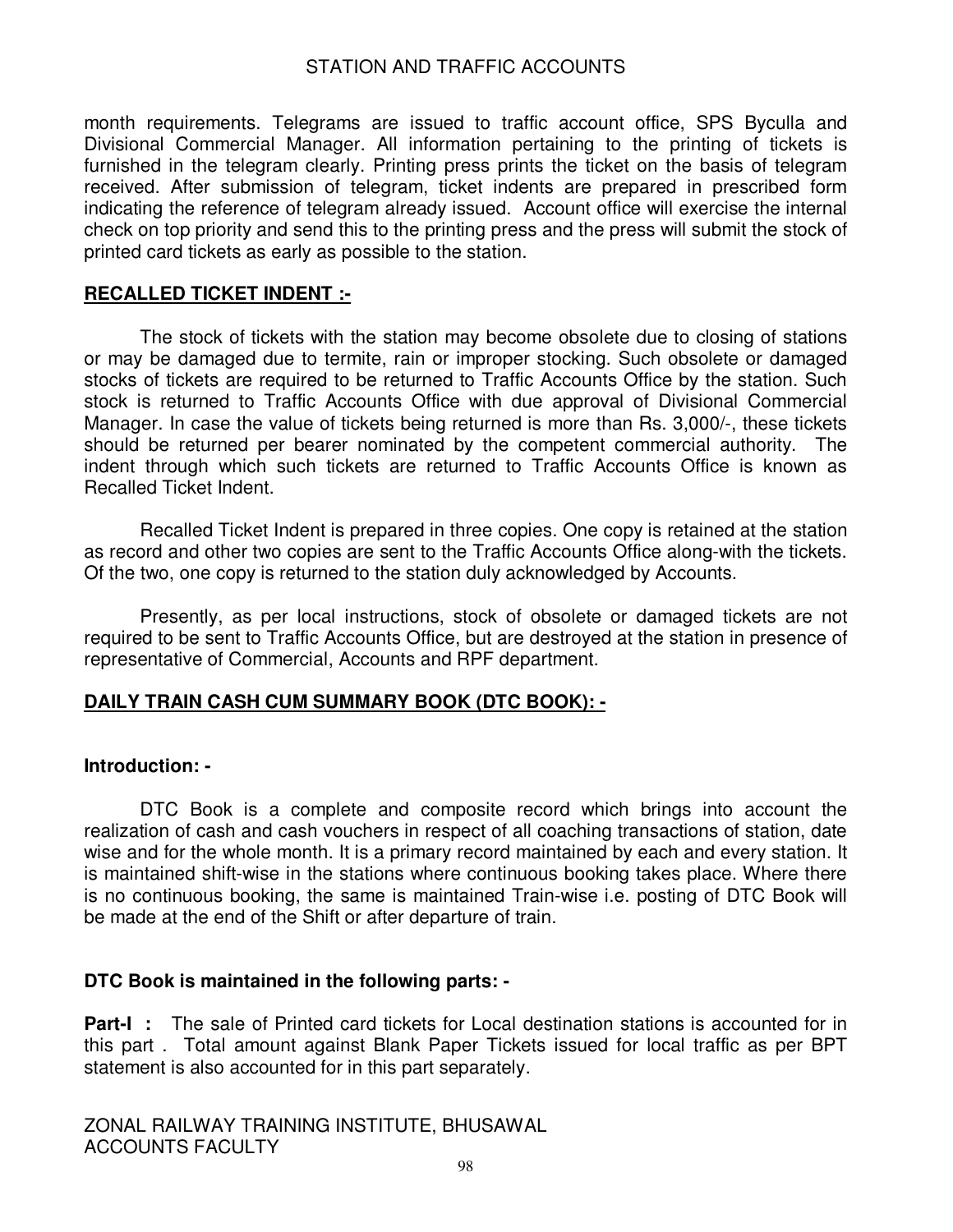**Part-II :** The sale of Printed card tickets for Foreign destination stations is accounted for in this part. Total amount against Blank Paper Tickets issued for foreign traffic as per BPT statement is also accounted for in this part separately.

**Part-III**: Other Coaching earnings such as Passenger luggage, Horse Carriage Dogs traffic, Parcels, wharfage & demurrage, clerical charges, TTE Cash, Cloak Room charges etc. are accounted in this part. For each type of traffic, separate Cash registers are maintained, the total of which is entered in this part daily.

**Part-IV** : The part will deal only with vouchers which are received in-lieu of cash; such as refund vouchers, Pay orders, Dividend Warrant, ECC Society pay orders, MLA/MLC/MP Coupons, Police/Military Warrants etc.

# **Columns in the DTC Book: -**

DTC Book is maintained with the following columns.

- 1) Index Number
- 2) Station To.
- 3) Fare
- 4) Opening Ticket Number.
- 5) Closing Ticket Number.
- 6) Total number of Tickets issued.
- 7) Total number of Non Issued Tickets.
- 8) Total number of Tickets to be accounted for.
- 9) Amount.
- 10) Remarks

# **Closing of DTC Book: -**

Daily : - The totals of all the 4 parts is taken individually. Cumulative total of Part I, II & III will also be obtained, individual total of part IV will be subtracted from the Cumulative total. The total obtained will indicate the total Cash collected at station for the day from Coaching Earnings. On the basis of Cash collected for the day, Cash Remittance Note is prepared and the cash is remitted to the Chief Cashier.

Periodical: - Periodical totals of DTC will be obtained i.e. totals for  $1^{st}$  to  $10^{th}$  day,  $11^{th}$  to  $20^{th}$ day and 21<sup>st</sup> to last day of the month. Advance statement of coaching earnings is prepared on the basis of periodical total and submitted to Traffic Accounts Office.

Monthly: - Monthly total of DTC is made on the last day of the month separately for each type of receipts/traffic, which represents the Coaching earnings made through various services during the month. These totals are reconciled with the statements or returns concerned and thereafter, necessary entries in the Coaching Balance Sheet is made.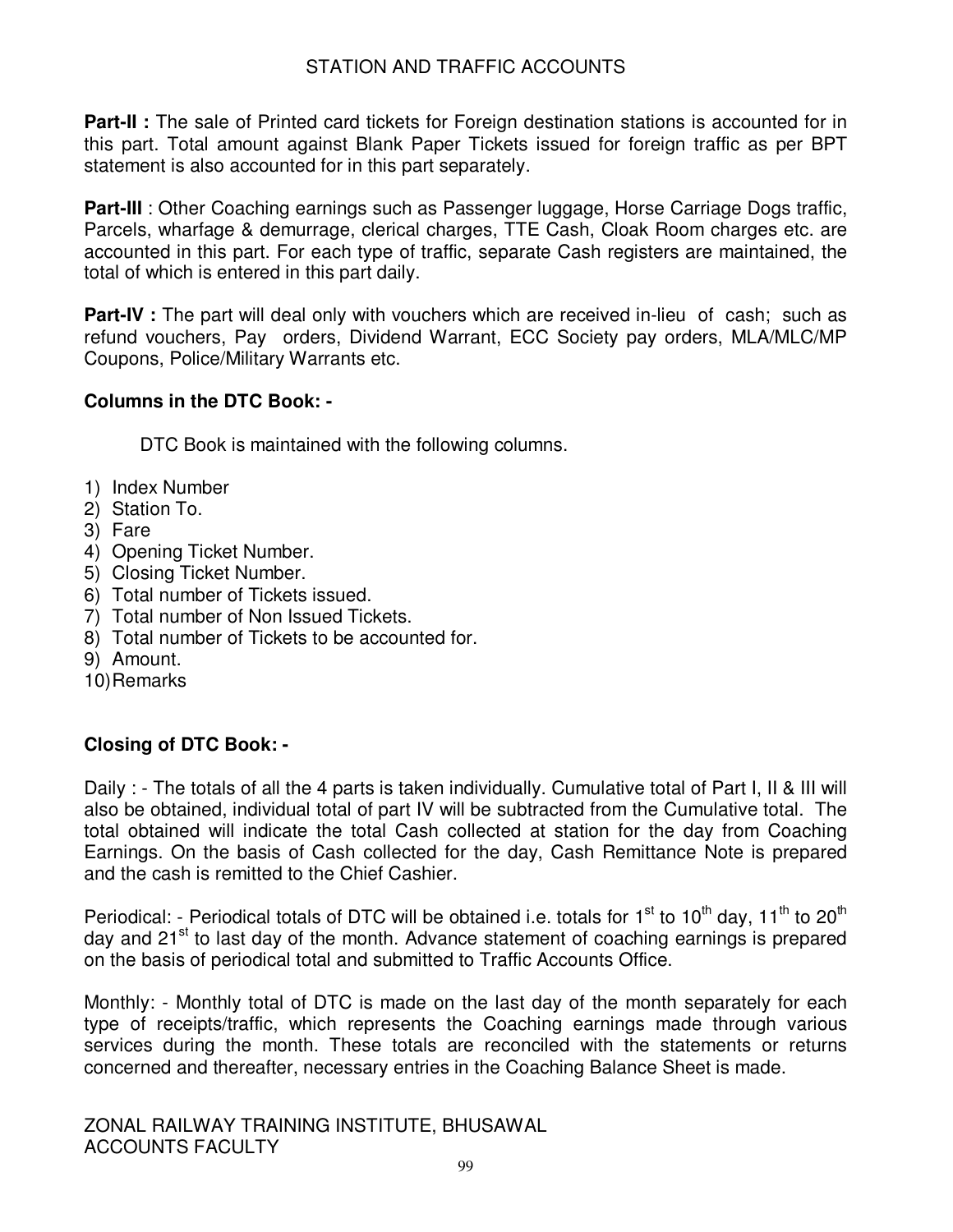# **PASSENGER CLASSIFICATION: -**

### **Lesson No. 3(a)**

### **DEFINITION**

It is a monthly return prepared by the Station Master and submitted to the Traffic Accounts for the passenger earnings of the Station during a period of a month. It is prepared separately for the printed card tickets and blank paper tickets as well as separately for local and foreign traffic. Passenger Classification is the monthly return which is prepared on the basis of daily Train Cash cum Summary Book. The columns of passenger classification and DTC Book is almost similar.

The passenger classification will have following columns: -

- 1) Index number
- 2) Station To
- 3) Fare
- 4) Opening ticket number
- 5) Closing ticket number
- 6) Number of Non-issued tickets
- 7) Number of total tickets issued
- 8) Amount
- 9) Remarks

First 3 columns i.e. Index No., Station To and Fare is not written by hand but a list is supplied by the accounts office which is known as "Roneoed List ". This list is pasted on these columns.

Passenger Classification received from the stations is checked to see that: -

- i) They are received from every station monthly.
- ii) Separate classifications are prepared for local and Foreign Traffic and also for printed card tickets and blank paper tickets.
- iii) The commencing Number of each class of tickets shown in the classification corresponds with the closing number as shown in the previous classification.
- iv) The closing number in case of printed card tickets should be checked with the highest number of collected ticket at destination station.
- v) When there is no sale of printed card ticket for any destination station during the month commencing and closing number should be the same.
- vi) When separate series of printed card tickets are supplied to station due to different routes it should be seen that such series is accounted for separately.
- vii) The paper tickets should be accounted for individually and in consecutive number.
- viii) Number of non issued tickets shown against each station and series for printed card tickets is checked with checked summary of non-issued tickets.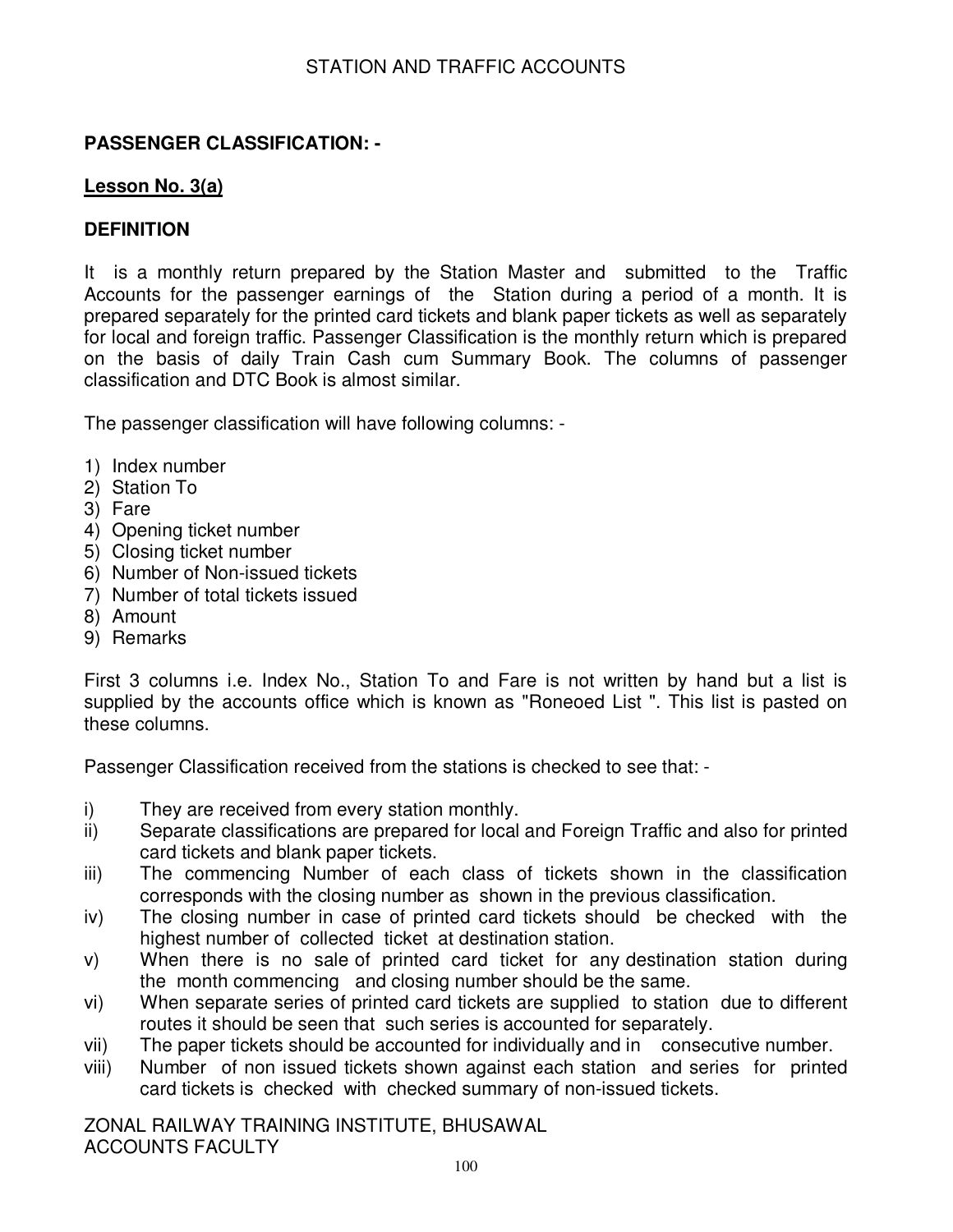- ix) The calculation of No. of Tickets sold and amount collected for tickets sold at full rates and concessional rates will be checked with the help of machine.
- x) Paper tickets are not issued to a destination station for which printed card tickets have been supplied and are available .
- xi) If a paper ticket is not accounted for the debit is raised provisionally against the station as if the ticket had been issued to the farther most station to which would have been issued .
- xii) If the tickets are issued at concessional rate or at reduced rates on the authority of same vouchers, it is seen that the same is received along with the classification and that they are valid and fares have been collected in accordance with tariff rates.
- xiii) All the series of printing Card Tickets Supplied to the station are accounted for in the Passenger Classification.
- xiv) When tickets are issued out of Regular order, the regular and irregular series are shown separately till the regular number is absorbed. (A register to note the tickets issued " out of Order" should be maintained in the Account Office.
- xv) In case of foreign traffic the ticket issued to each Railway for each class by each Via are accounted for together at one place.
- xvi) The total amount of the return is correct and accounted for in the balance sheet on Debit side under the Head "Passenger Traffic ".

### **PREPARATION AND SUBMISSION OF**

#### **NON-ISSUED TICKETS.**

When purchased tickets (except advance booked tickets) are returned by the passengers for any of the reasons such as the passenger missed the train, he do not want to make journey or wants to go to some other station or in any other class etc or when wrong ticket is issued by a station staff, the ticket thus returned and cancelled is known as "Non issued ticket". Such tickets should be marked as "Non issued " with reasons for non issued. Such tickets should bear the dated initial of the Station Master/Concerned clerk. The necessary entries of all the non issued tickets are made in a daily statement called "Daily statement of non –issued tickets." All non issued tickets are sent to the Accounts office daily duly entered in the daily statement of Non issued tickets through cash office. In Accounts office check is exercised on such tickets and subsequently these tickets are destroyed. At the end of the month, on the basis of their daily returns, one summary will be prepared by the stations in duplicate and one copy of the summary will be sent to Traffic A/Cs office along with Passenger Classification . This summary is called Monthly statement of non-issued tickets. In case of any non issued ticket is found missing, debit against the station is raised equal to the value of the missing non issued ticket.

### **CHECKING BY TRAFFIC ACCOUNTS OFFICE**: -

The following checks are exercised by the accounts office on the returns of NIT:-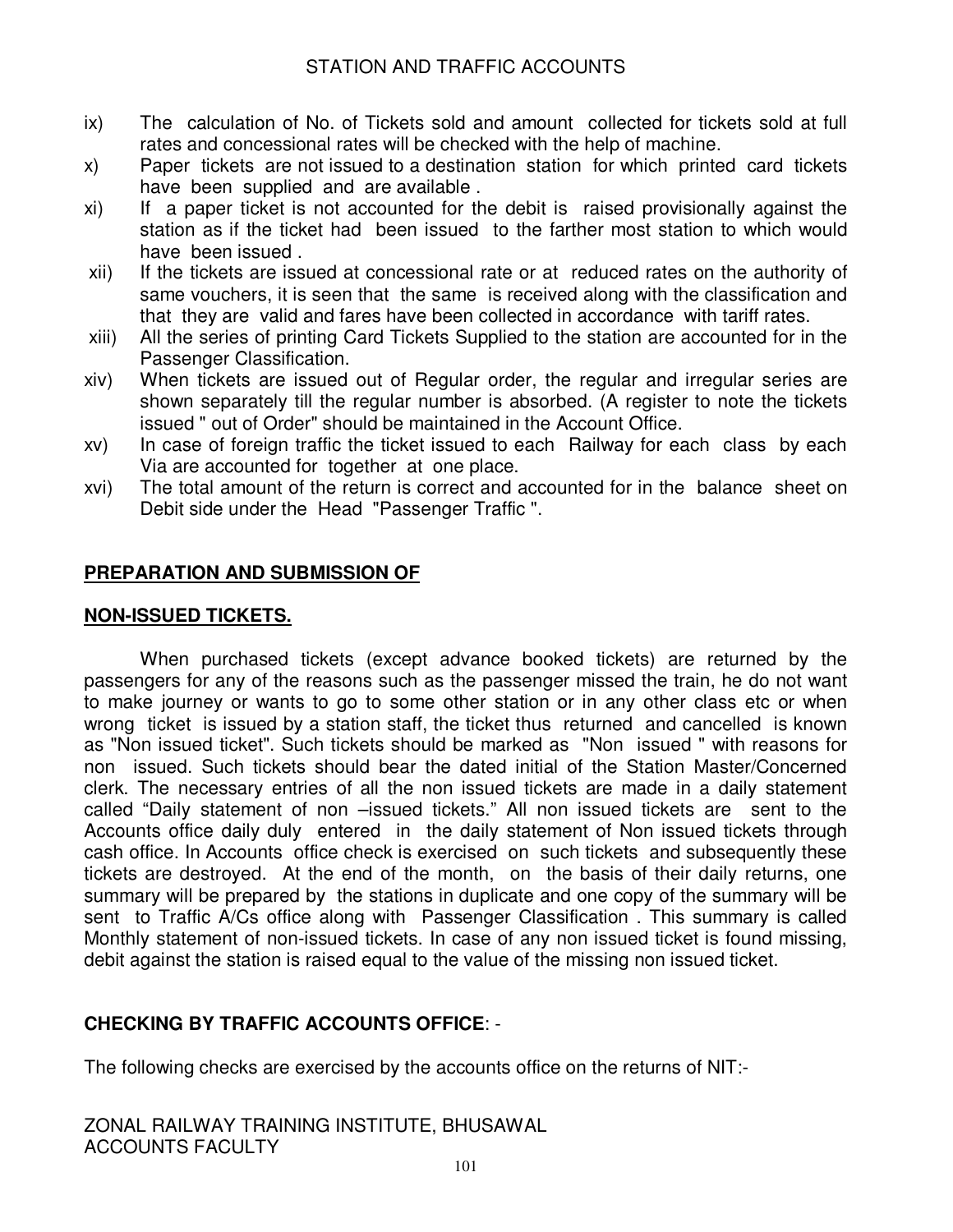- 1) Whether all tickets which are included in the returns are submitted along-with the return to traffic accounts office.
- 2) There is no delay in submission of daily return on NIT to traffic accounts office the clerical charges are properly deducted from the passengers.
- 3) The amount of clerical charges is shown in the balance sheet on the current debits.
- 4) The amount shown in the monthly return will be tallied with the amount shown in the passenger classification.
- 5) On account of mistakes of commercial staff the tickets should not be cancelled more and if quantity of such tickets are more action should be taken.

# **PARCEL TRAFFIC**

# **Introduction**

Consignments carried by trains carrying passengers are known as parcels and the traffic is known as parcel traffic. The initial voucher issued for parcel traffic is called Parcel Way Bill, which issued separately for local and foreign traffic. It is prepared in four copies namely; Station record, Railway Receipt, Guard Copy and Accounts foil.

# **Parcel cash book**

Parcel way bills are accounted for in the parcel cash book. Separate cash book is maintained for local and foreign traffic daily in duplicate by carbon process. The original copy is kept at the station and the Carbon copy is sent to Traffic Accounts Office monthly with the Accounts foils of parcel way bills. All parcel way bills issued are accounted for in the Cash Book in order of their printed serial number. In case Parcel Way Bill is cancelled, the number of such Parcel Way Bill should be entered at its respective order without any particulars but "Cancelled" remarks should be passed against such Parcel Way Bill. If there is no paid parcel traffic in a month, a nil cash book must be sent to Account Office recording there in the number and date of Parcel Way Bill issued last time. The amount of Parcel Way Bill issued for foreign traffic is shown in the columns of the Railway to which the destination station belongs. At the end of each date the amount shown in each are totalled and this is reconciled with the figure which is shown in total receipt column. The daily progressive total of each Zonal Railway column and total column are worked out for the month to arrive at the monthly total of freight booked to each zonal Railway and to all non Indian Government Railways During the month. The total of the parcel cash book for the date is posted in the summary and the monthly total struck after the transactions of all the dates are posted in the summary. The total of the paid parcel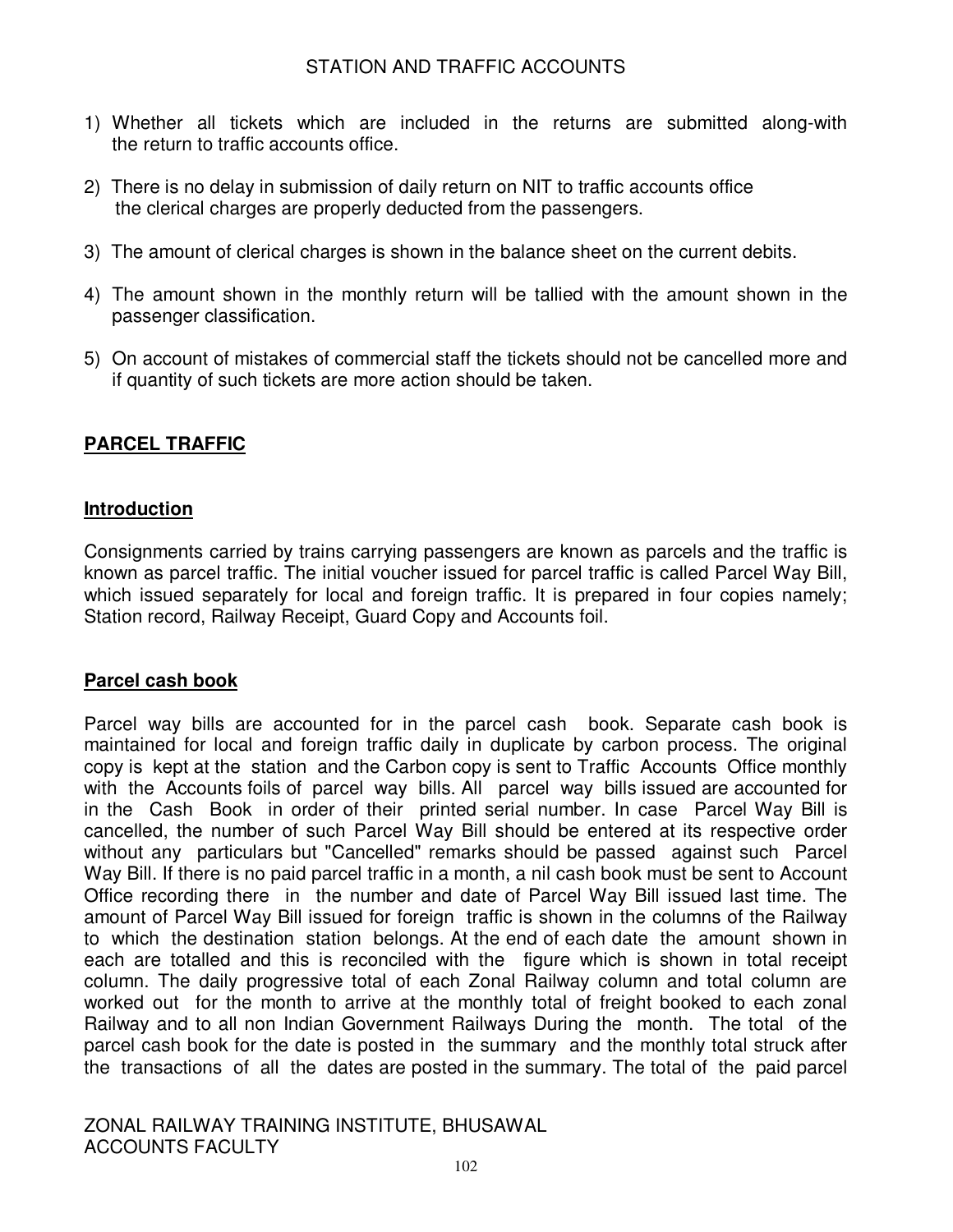cash book for the month is accounted for in the coaching Balance Sheet on the debit side under the Head "Out ward parcel Traffic".

# **DELIVERY OF PARCELS**

### **WHARFAGE CHARGES:-**

These are the charges levied by the Railway Administration after the expiry of the free time allowed on consignments awaiting despatch or those available for delivery but not delivered to the party concerned. The charges are levied for the use of Railway premises and the basis of charging will be per day, per hour on actual weight of the consignment . If actual weight is not known then wharfage charges should be levied for the charged weight of the consignment .

### **Demurrage Charges :-**

These are the charges levied by the Railway Administration for the detention to the wagons or Rolling Stock beyond free time allowed, caused either by consignor in loading the consignment or by the consignee in unloading the consignment . The charges will be levied only on carrying capacity on the wagon or van.

**CHECK OF PARCEL WAY BILLS**: - These are checked to see that

- 1. Full particulars required in the form have been shown in the Columns provided for the purpose.
- 2. Separate Parcel Way Bill's are issued for local and foreign parcel traffic.
- 3. The amount of freight has been correctly calculated on the chargeable weight by the rates as shown in tariff.
- 4. When freight is paid by credit notes, the number and date together with the issuing office thereof are shown in the Parcel Way Bill's.
- 5. When special charges such as out-agency charges due, it should be seen that they are separately shown on the parcel way bill and are correct.
- 6. If excepted articles are insured the value of the articles is declared by the consignor and insurance charges are prepaid as per rates.
- 7. If excepted articles are not insured, suitable remarks to that effect is given on the Parcel Way Bill.
- 8. When there are alternative rates for consignment to be booked at owner's risk or at Railway's risk a remark to that effect is given on the Parcel Way Bill.
- 9. The rules regarding minimum freight, distance/weight are observed strictly.
- 10. When empties are returned to the Booking station at reduced rates the Particulars of original booking are given on the Parcel Way Bill and are correct.

# **CHECK ON PAID PARCEL CASH BOOK**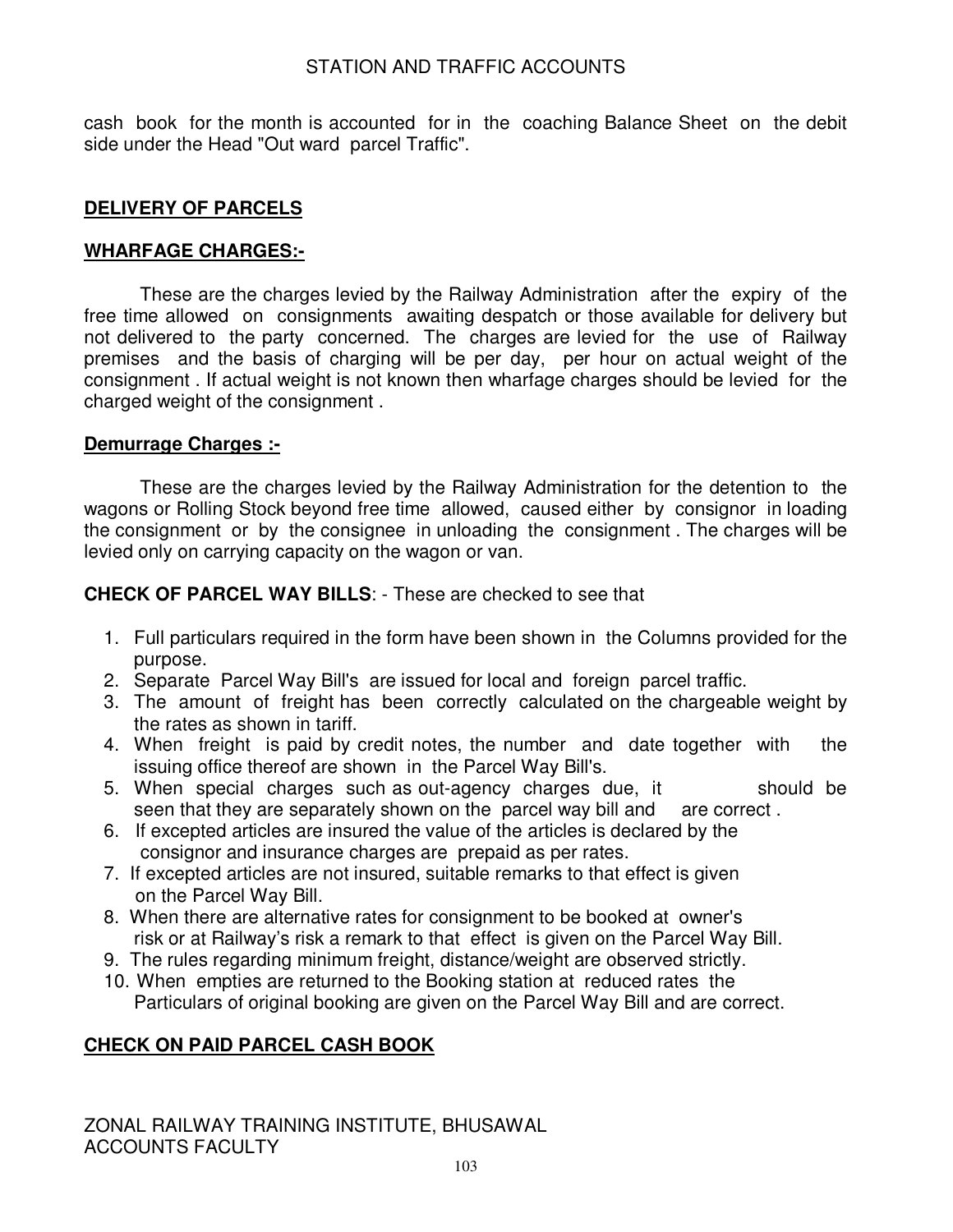The carbon copy of paid parcel cash book is received in the Accounts office monthly along with the Accounts foils of the paid parcel way bills. This should be checked to see that: -

- 1. All the Parcel Way Bill issued during the month have been posted in the Cash Book in the order of their serial number.
- 2. All the Columns in the Cash Book have been duly filled in.
- 3. Accounts foil of the Parcel Way Bill issued and accounted for in the Cash book have been received along with the Cash Book.
- 4. Parcel Way Bills cancelled have also been accounted for in the cash book in the order of their serial number and all the foils except record foil have been received along with the Cash Book.
- 5. In case of foreign paid parcel Cash Book, the amount of Parcel Way Bill is posted in the column of the Railway to which the destination station belongs.
- 6. In case of foreign traffic, the progressive total have been worked out in respect of each Zonal Railway and Indian Government Railway columns.
- 7. The total amount of traffic booked to each Railway as per Cash Book is apportioned between the Railways concerned in accordance with the percentage .
- 8. The freight is shown on Parcel Way Bill and separate total is shown Railway-wise. This total is compared with that in the Cash Book. If their total agree no further reconciliation is required. Otherwise difference will be located and necessary steps will be taken to remove the defects.
- 9. The total of the Cash Book is correctly taken and accounted for in the Coaching Balance Sheet on debit side under the head "Outward paid Parcel Traffic." The amount of local and foreign railway will be shown in the respective column provided in the Station Balance sheet.

# **INTRODUCTION**

# **GOODS TRAFFIC**

 Consignment when tendered for carrying by goods train are called "Goods Traffic" The vouchers issued to the consignor in this connection is called as invoice.Seperate invoices are prepared for local and foreign traffic as well as for paid and to-pay consignments. All the invoices are serially numbered and these numbers are known as Railway Receipt Numbers.These are supplied in bound book in series of 4 copies in case of local and in sets of 5 copies in case of Foreign Traffic respectively. Out of these 4 copies 1st copy of the foil will be for station record. Second foil will be Railway receipt, which will be handed over to the party. Third foil is for Accounts, which will be sent to Traffic Accounts Office periodically 4th foil will be called as Invoice which will be sent to destination by post and 5th copy in case of Foreign traffic only will be called as Transit invoice, which will be sent to destination station along with the Goods.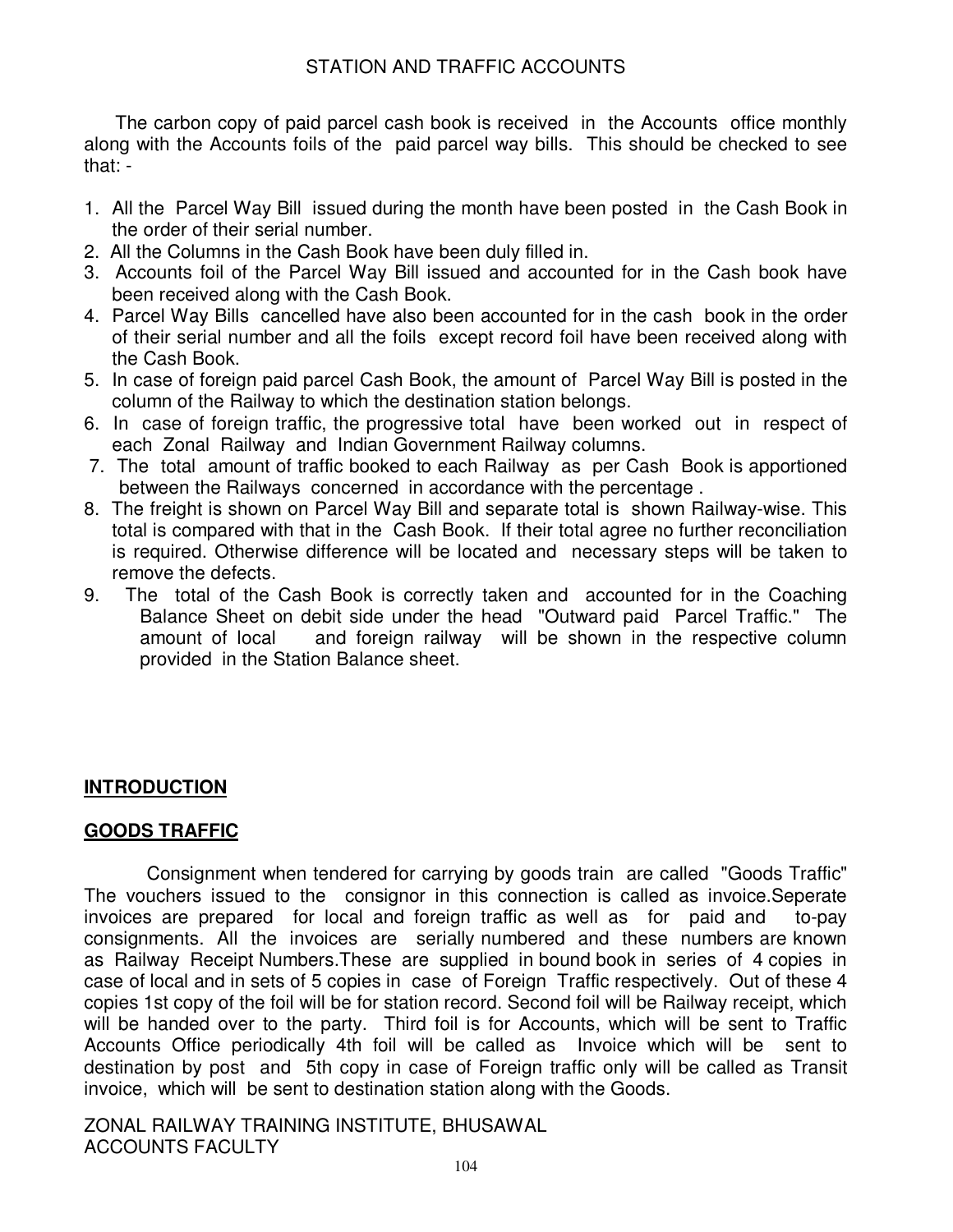All the consignment booked are given invoice number by forwarding station. This number will be generally three degit number in addition to R. R. NO. The Invoice NO .is given serially to consignment booked to each station separately This number is posted in the invoice column provided for in the R.R.

#### **OUTWARD GOODS TRAFFIC**

 The accounts foil of all the invoice issued by the stations are collected and arranged in 4 Bundles i.e. Local to pay, Local Paid ,Foreign to Pay and Foreign paid. These are then entered in covering memo which is prepared in Triplicate for each bundle separately 2 copies of the covering memo and bundles of Invoice are handed over to the courier on his nominated train. The courier carries the bundles of invoices (Accounts Foils) to Accounts Office and delivers them with the copy of the covering memo obtaining signature on the other copy as an acknowledgement copy of the covering memo is returned to the forwarding station by the courier on his next visit.

In the accounts office, the Accounts foils of Invoices received from various forwarding stations are checked and stored on the basis of "One Destination Station " These are then<br>listed in separate abstracts and sent to EDP Centre after giving code numbers to listed in separate abstracts and sent to EDP Centre the information available on Accounts foil. With the help of computer Machine one abstract is prepared in Triplicate which is known MPA or Machine Prepared Abstract.

These are then sent to the receiving station in duplicate through courier by 15 th of the following month.

### **GOODS CASH BOOK**

All cash collected by the station in connection with the goods traffic will be recorded in the Goods Cash Book. The separate cash book will be maintained for the local outward paid traffic and foreign outward paid traffic. The cash collected in inward to-pay traffic will be recorded based on the delivery book in the inwards to pay goods cash book.

#### **INWARD TRAFFIC .**

#### **Goods delivery book & M.P.A.**

 At the receiving station (Destination Stn.) the invoices received from the forwarding Stn. are checked with reference to freight charges shown therein, under charges or overcharges detected during the check should be entered in the respective columns of the invoice. These invoices are subsequently entered in primary book commonly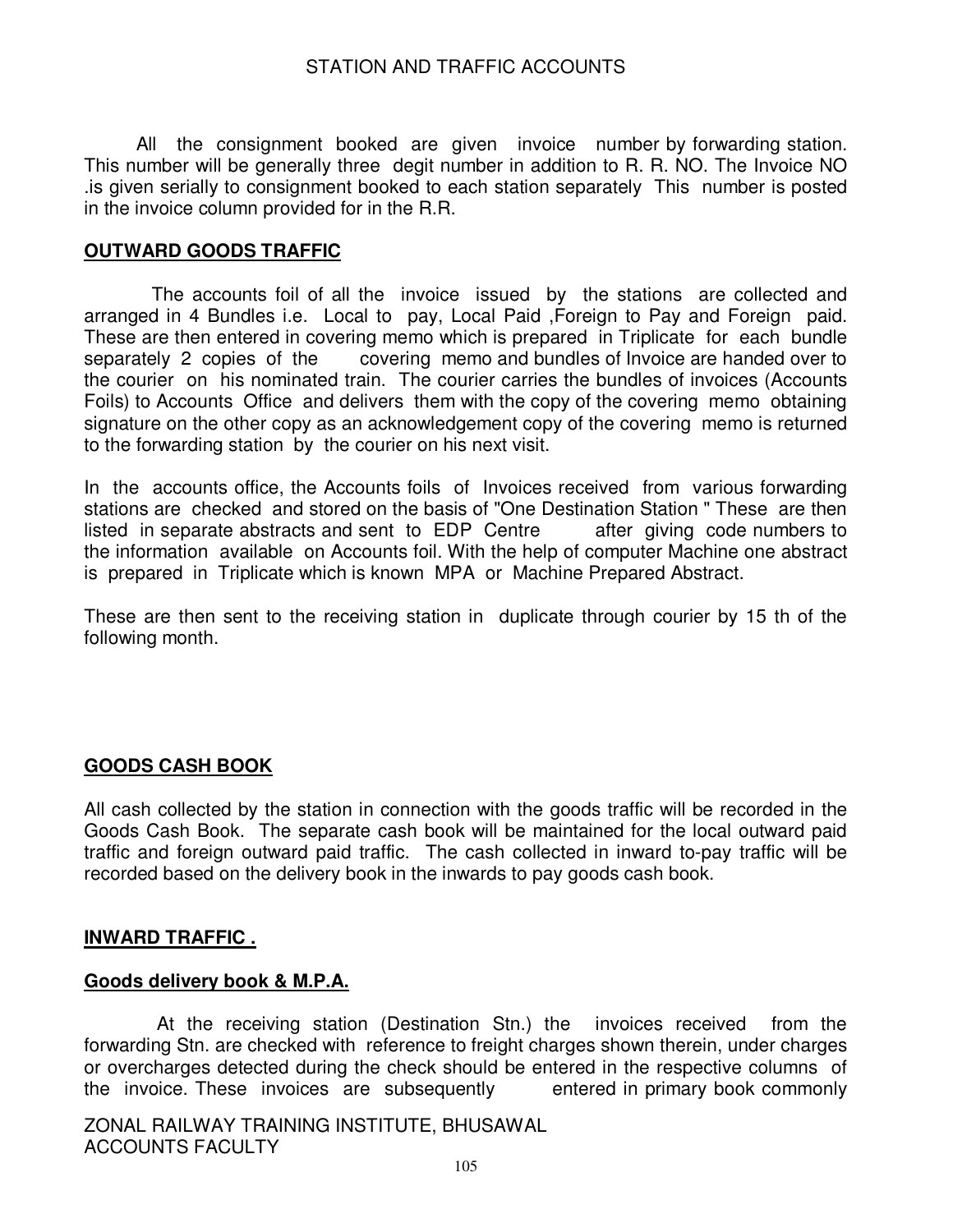known as GDB. The GDB for a month is kept open up to 15 th of the following month. The Balance sheet for goods traffic for a month is submitted to the Accounts office by 20 th of the following month.

 The entries of the invoices in the abstract received from the Accounts Office are compared with those entered in the "Goods Delivery Book " when an invoice is found at both the places i.e. in MPA as well as Goods Delivery book, the entry is ticked in both the copies of MPA, when the entries of the invoices in delivery book are not found in the MPA, such invoices are entered in MPA in ink and this process is known as Inked entry". In the same manner whatever the items remain un-ticked in MPA are carried out and written in Goods delivery book forceably and this process is known as "Forced Entry." When comparison of Invoices entered in the Delivery Book and the tallied MPA is over, "To-Pay " and undercharges column of the Delivery Book/MPA are to be totaled up and should be accounted for in the Goods Balance Sheet on the debit side under the Head "Inward To-Pay Goods Traffic." One copy of the compared abstract is retained at the station and one copy is enclosed along with the Balance Sheet.

Over charge it will be entered in the respective column of the Invoice and automatically it will be recorded in GDB and which will be helpful in case of claim of refund cases. The copy of the MPA which is compared at the station and sent along with Goods B/Sheet will be known as converted abstracts.

 In the Accounts Office the bundles of Invoices received along with the covering memo from each station are entered in the register and each bundle is given a serial No. for the month. These invoices are sent to punching section after they are checked and various column required to be filled in by the Accounts Office. After completion of this work separate cards are punched for different commodities in an invoice . The punch cards are checked on another machine. Incorrect Cards are rechecked, corrections are sometimes due to wrong coding etc. in the Accounts Office. Certain invoices are wrongly included in the MPA of the station for which station takes debit in the Goods B/Sheet. When subsequently that station takes special credit to remove this error on the authority of a letter from the forwarding station it should be seen that the invoices have correctly been accounted for by the station to which, it was actually issued, if not, it should be included in the current months abstract of the station.

All the MPA, received by the destination station have been returned as converted abstracts and total freight of such abstracts have been correctly accounted for in the respective Goods Balance sheet.

 The amount accounted for in the converted abstracts agrees with the amount shown in the Goods B/Sheet on debit side under the Heading "Inward To-Pay Goods Traffic ".

### **CHECK OF CONVERTED ABSTRACTS.**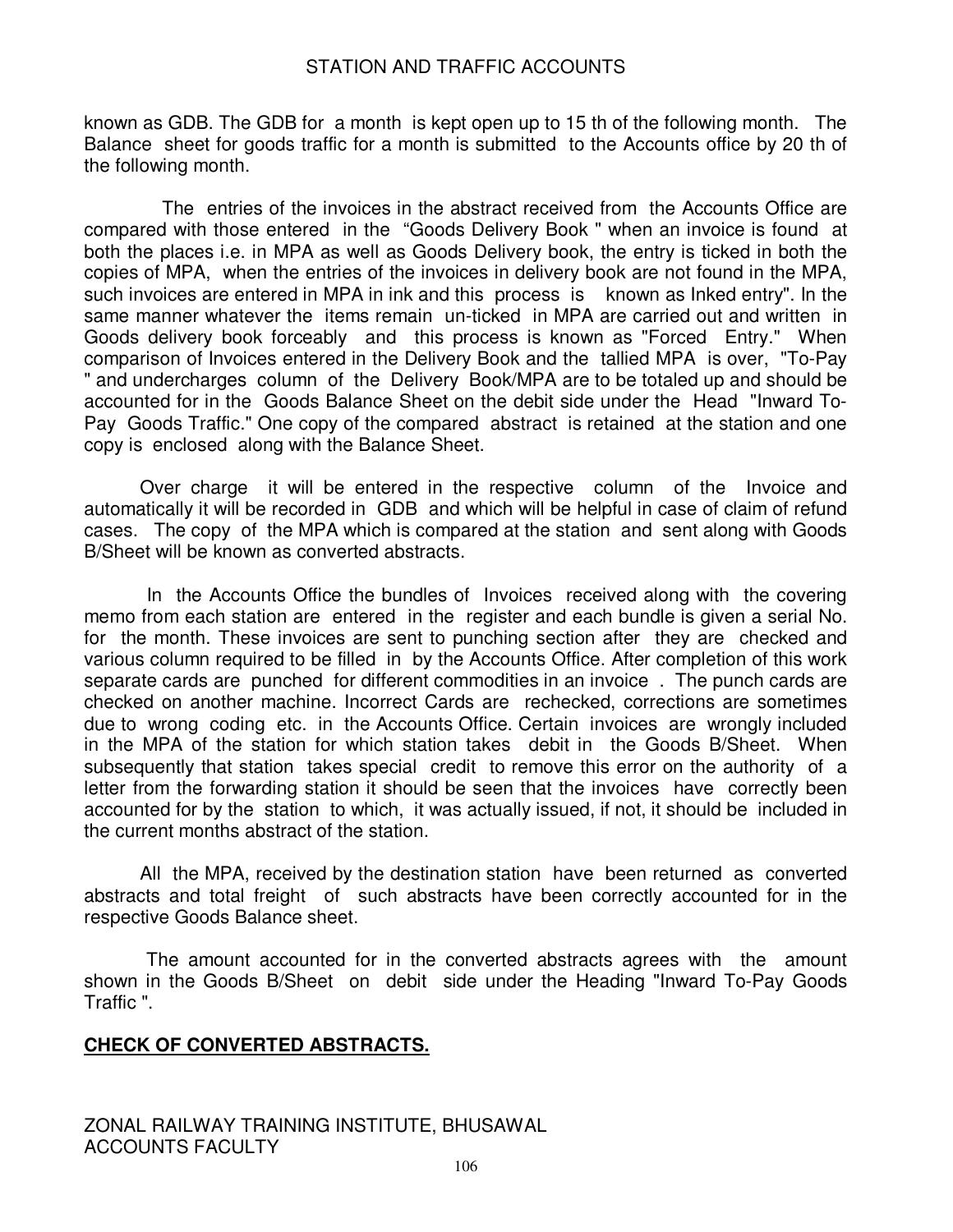When comparison of Invoices entered in the D Book with Invoice as shown in the abstract is over at the station, one copy of the MPA is returned to accounts office along with Goods B/Sheet . This compared copy of MPA is known as converted abstracts. On receipt of converted abstracts in the Accounts Office, it should be checked to see that :-

1. The converted abstract shown in addition to the invoice shown by the Accounts Office, fresh invoices accounted for in the D-Book but not in MPA i.e. inked entries, undercharges detected at the destination station The total freight charges of fresh invoices and undercharges should be checked and necessary corrections made in the total.

 2. The additions and the alterations made by the destination station in freight charges should be checked regarding its corrections with the Accounts Foils of the Invoices available in the Accounts Office. in the case of Local Traffic. In case of Foreign traffic the concerned Accounts office should be intimated accordingly.

 3. Destination station also includes some invoices included in MPA by scoring amount, the entry in the converted abstract with the remarks that have already been included in the previous month, abstract, In such cases it should be ensured that the remarks given by Stn. Master are correct and in this regard previous MPA should be verified.

# **CHECK OF INVOICE**

1. It should be seen that all the column and boxes in the form required to be filled in by the station have been filled in neatly and within the space provided for the purpose.

2. It has been prepared by the Carbon process and if a copy is sent it should be ensured that it is a certified copy and which is signed by station master.

3. The arithmetical calculation of freight charges is correct.

4. The classification of Goods Booked is correct according to the description given in the Invoice.

5. The articles required to be booked paid under traffic Rules are not booked as "To Pay" .

6. In the case of booking of "Excepted articles" goods, Gold, Silver, It should be seen that declared value of the consignment is given and the insurance charges on value declared are pre-paid if not insured the remark of this effect should appear in the Invoice.

7. The actual and charged weight are shown correctly.

8. The remarks at Owner's risk or at Railway's risk as the case may have been entered on the Invoice. The packing conditions of the Goods Tendered for dispatch have been given on the Invoice.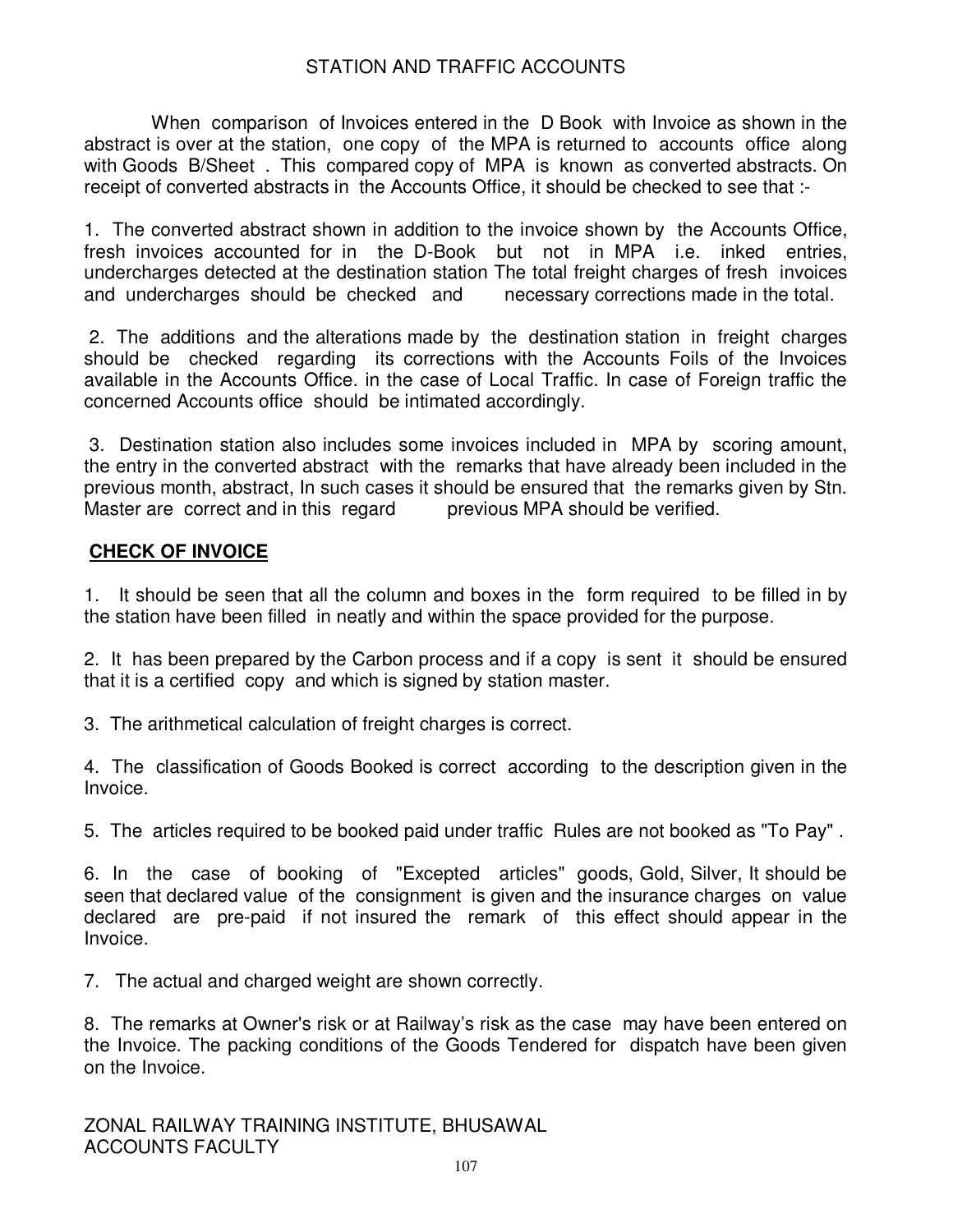9. The Rules regarding Minimum weight distance and charges have been correctly observed.

 10. If freight is paid by credit note, the number and date therein as well as the name of the issuing office etc. are shown in the Invoice.

 11. Where the loading and unloading are required to be prepared by the consignor and the consignee a remark to this effect is given in the Invoice by showing the alphabet "L" When consignment is re-booked the charges due at the rebooking station and further charges for new destination are shown separately .

# **GOODS RETURNS**

Following are the returns in respect of Goods traffic required to be submitted by the station to the Accounts office. They are categorized as per the period of submission.

# **Daily**: -

1. Cash Remittance Note

# **Periodically**: -

- 1. Advance statement of Goods earnings.
- 2. Invoice list along with copies of Invoices.

# **Monthly**: -

- 1. Wharfage & Demurrage statement.
- 2. Wagon Registration Fees statement.
- 3. Crane charges statement.
- 4. Siding charges statement.
- 5. Statement of error sheets received.
- 6. Converted Abstract along with annexures.
- 7. Refund list.
- 8. Deduction list.
- 9. Statement of debits transferred to other stations.
- 10. Statement of debits transferred by other stations.
- 11. Remission order statement.
- 12. Statement of Certified Overcharge sheet.
- 13. Statement of Credit advice note received.
- 14. Statement of Station Outstanding ( Separate for each item )
- 15. Goods Balance Sheet. Etc…… .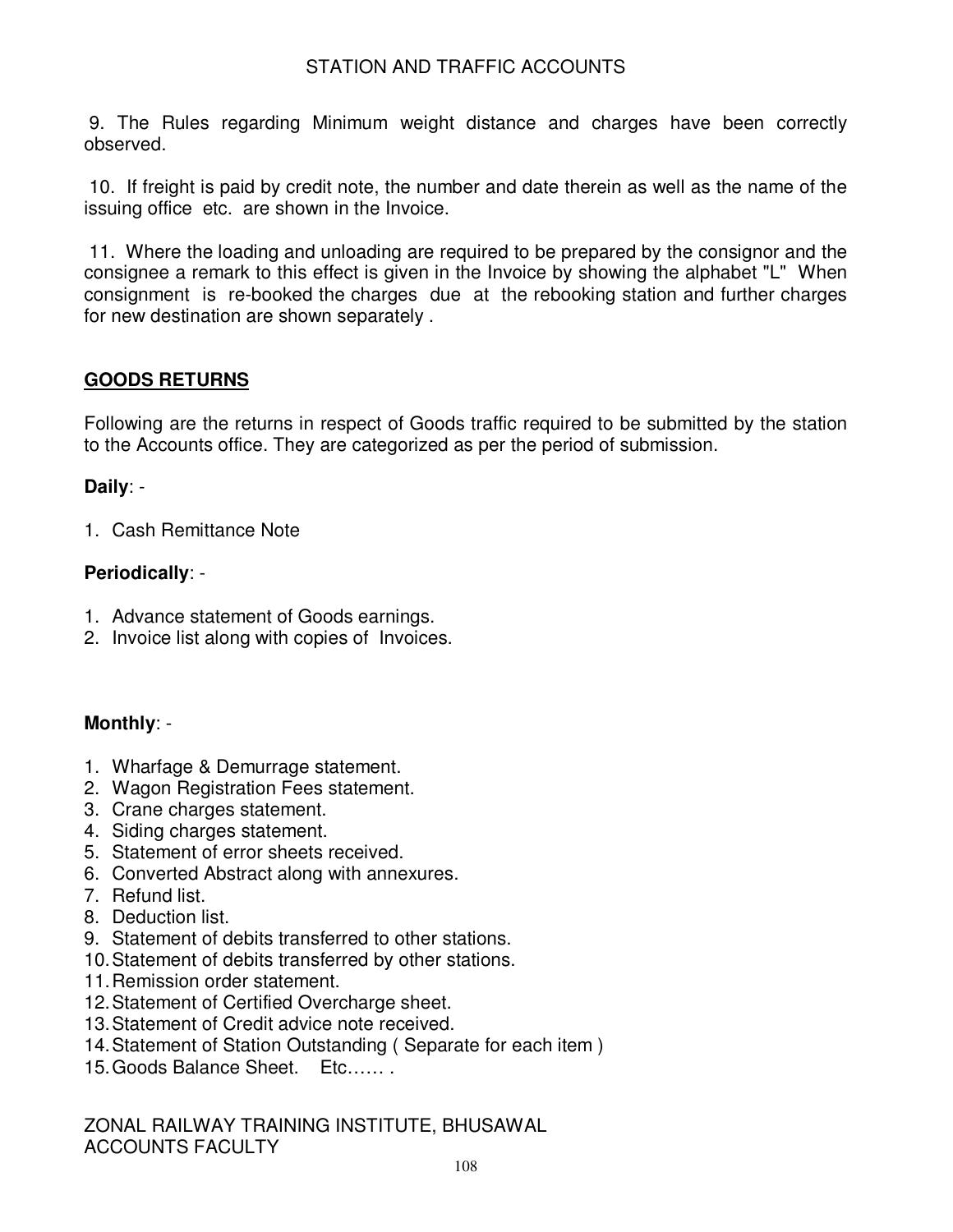# **UNDERCHARGES AND OVERCHARGES AND ITS CLEARANCE.**

### UNDERCHARGES:-

While collecting the fare or freight from the customers the railway employees should collect the correct fare and freight from the party as per Tariff Rate. But if the railway employees of commercial department have collected less fare/freight than the actual, then the difference is called as undercharge.

If the undercharges are detected by the accounts office during the course of their internal check the same will be intimated through the error sheet to the concerned station staff.

### OVERCHARGES:-

While collecting the fare or freight from the customers the railway employees should collect the correct fare and freight form the passengers according to the extent rules. But if the railway employees of commercial department have collected the more fare than the actual fare as per rule, the difference is called as Overcharges.

The Overcharges are cleared as under :-

- 1) If the overcharges are detected by the station the same will be refunded by them in case of to-pay traffic
- 2) Where the overcharges can not be refunded by the station masters the same will be refunded by the Chief Claim Officer on the basis of the application received from the concerned party, but this application must be received to him within the limit of 6 months from the date of booking of the consignment.
- 3) Voluntary refund by accounts office :- In this case if the overcharge is detected by the accounts office during the course of internal check of the returns or vouchers the accounts office will arrange the refund in consultation with the Chief Claim Officer.

# **WITHDRAWALS FROM STATION EARNINGS**

As a general rule the station earning should be remitted by the station masters on the same day to the respective nationalized banks or to the chief cashier as per the procedure. But following are the special circumstances where the station masters are empowered to use the station earning for the departmental expenses. These items are generally published by the railway board in their gazette which are published by the director of railway board. The following are the items that are published by the Railway Board vide letter no. \_\_\_\_\_\_\_\_\_\_\_\_\_\_\_\_\_\_\_\_\_\_\_\_\_\_\_\_\_\_\_\_\_\_\_\_\_\_\_\_\_\_Dated\_\_\_\_\_\_\_\_\_\_\_\_\_\_\_\_ :-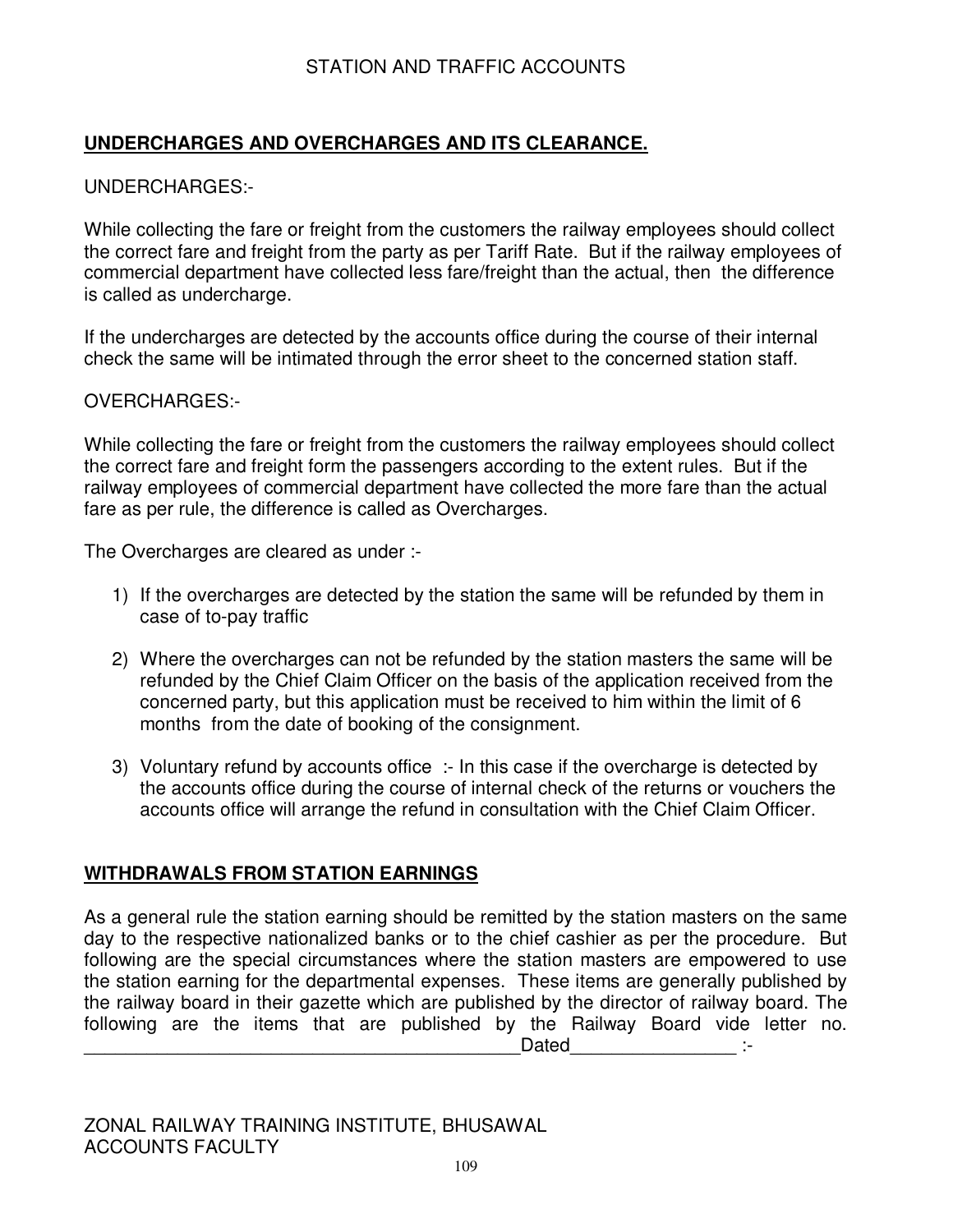- 1. Encashment of cheques issued by the Accounts Officer in favour of Chief Cashier/Divisional Cashier.
- 2. Payment to the railway employee under the Payment of Wages Act in certain cases where pre-check and payment by accounts office is not possible for want of time in settlement of staff where services are terminated by the administration.
- 3. Payment of wages of Temporary and Permanent staff who can not be paid by the cashier's within the ten days of the wage period.
- 4. Payment of handling chargers of a station where the station masters are goods handling contractors.
- 5. Encashment of pay orders issued by the competent authority for payment of claims for compensation for goods lost or damaged etc.
- 6. Payment of agent/vendors, overcharge sheets or other documents issued by the competent authority for refund of fares and freights.
- 7. Refund of Wagon Registration fees.
- 8. Departmental Expenditure necessitated by floods, accidents, earthquakes etc.
- 9. Handling charges for transhipment due to accident hot axles etc.
- 10. Payment of fees to surveyors engaged in assessment of value of damaged consignments.
- 11. Payment of decreetal and settlement amount in court cases when the parties insist on immediate payment under the threat of execution or in discharge of legal attachment of Railway earning in the station.
- 12. Refund of deposits for perishable consignment taken at the time of delivery on production of necessary particulars by the claimant of such consignments.
- 13. Refund of deposit money to the licensed porters.
- 14. Cost of obtaining decrees judgements from the court under the orders of the HODs only in cases where an appel has to be filed within a specified period.
- 15. Cost of transport of sick and wounded persons to hospitals when the ambulances are not available.
- 16. Payment of Labours engaged by the station masters when handling contractors failed to provide adequate labour in emergent cases.
- 17. Payment of expenses of special catering when the imprest is exhausted in emergent cases only duly authorised by an officer.
- 18. Payment in case to staff governed by the workmen Compensation Act.
- 19. Refund of fares of un-used or partial used tickets.
- 20. Payment of salaries of Travelling Inspectors of Accounts against the cheques issued by the F.A. & C.A.O.
- 21. Refund of earnest money to un-successful bidders in case of auction.
- 22. Ex-gratia payment to persons involved in train accidents.
- 23. Advance of Travelling Allowance in an emergency and a court attendance at shout notices.
- 24. Refund of Security of Deposits on account of hiring of lockers at railway stations.
- 25. Payment of the reward to the person who helped in apprehending prosecution of unauthorised alarms chain pooling.
- 26. Refund of Quite Transportation Services in respect of paid consignment to the consignor at the forwarding station on receipt of pay order in favour of the consignor from the station master of the destination station.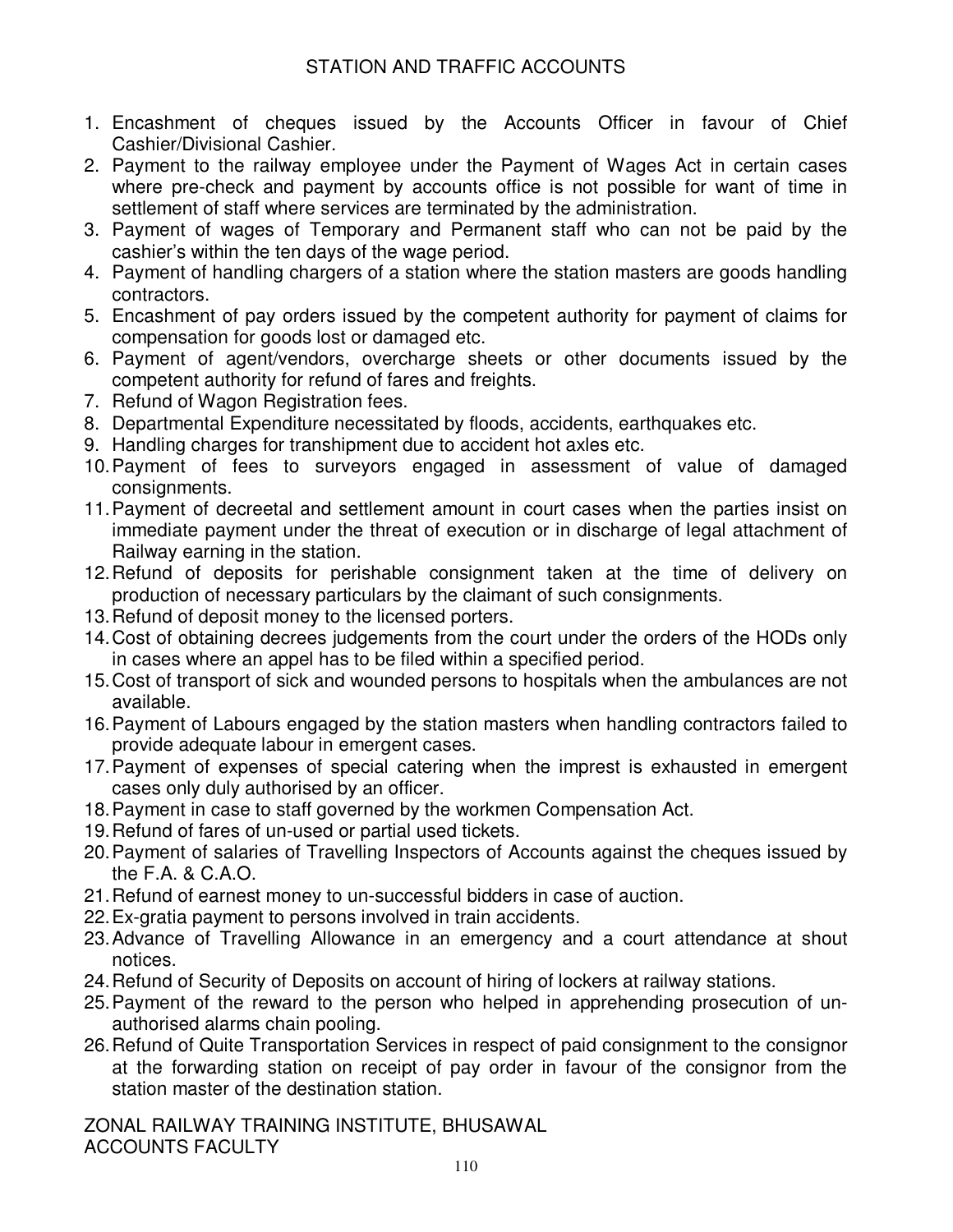- 27. Payment of grant sanctioned from the Railway Ministers Welfare and Relief Fund through pay order encashable at station.
- 28. Payment of commission to halt agents.
- 29. Expenses in departmental catering establishments for purchases of perishables, fish, meat, butter, milk etc.
- 30. Encashment of pay orders issued by the Railwaymens Co-operative credit societies/banks against fortnightly deposits made with the railway administration by the society/banks.
- 31. Payment of commissions to vendor's bearers engaged on commission basis.
- 32. Spot payment of daily allowance to public witnesses attending departmental enquiry's in vigilance cases against railway employees.
- 33. Payment of immediate relief to the families of non-gazetted railway servants who die while in service.
- 34. Advance to running staff marooned due to breach of communication.
- 35. Payment of advances from provident fund sanctioned by the competent authority to meet the funeral expenses of the deceased railway employee at roadside station.
- 36. Payment for shrouds to cover dead bodies of victims of accident on railways.
- 37. Payment of rickshaw/tongas hire charges to remit the station cash to the banks/local treasuries.

### **RECEIPT, ACCOUNTAL AND DISPOSAL OF ERROR SHEET**

Error Sheets are issued by Traffic Accounts Office whenever any financial loss is caused to the Railway Administration or likely to be caused. This will be ascertained at the time of exercising internal check on the returns submitted by the various stations. The E/Sheets are prepared in Triplicate in case of Goods traffic and in 4 copies in case of Coaching Traffic , out of these Error Sheet 1st copy will be Accounts Office's record. 2nd will be for station Record and 3rd copy will be returned by the station after giving suitable **remark** on back side of the Error Sheet. Error Sheet will be showing the invoices, P.W.B. or Ticket particulars, the amount of Under Charges and how the same has been arrived at. These are prepared separately for coaching and Goods Traffic.

 These are serially numbered for each station separately and are sent to station concerned in duplicate. If the debit raised by Accounts Office is acceptable to the station as result of comparison of Error Sheet and primary record available at Station, it is called as "Admitted Error Sheet or Admitted Debit" .On the back side of the error sheet the word "Admitted", Name, and Designation of the responsible employee is written. Also the signature of the employee is obtained. One copy of Error sheet will be returned to Traffic Accounts Office within 7 days from the date of receipt, whether the Error sheet is admitted or otherwise.

 If the debit is raised by Accounts Office through E/sheet is not accepted by the station, it will be called not admitted Error sheet and in such case as remark to this effect should be given on the back side of the error sheet & justified reasons will be quoted in support of non acceptance of Error sheet. The total amount of all the error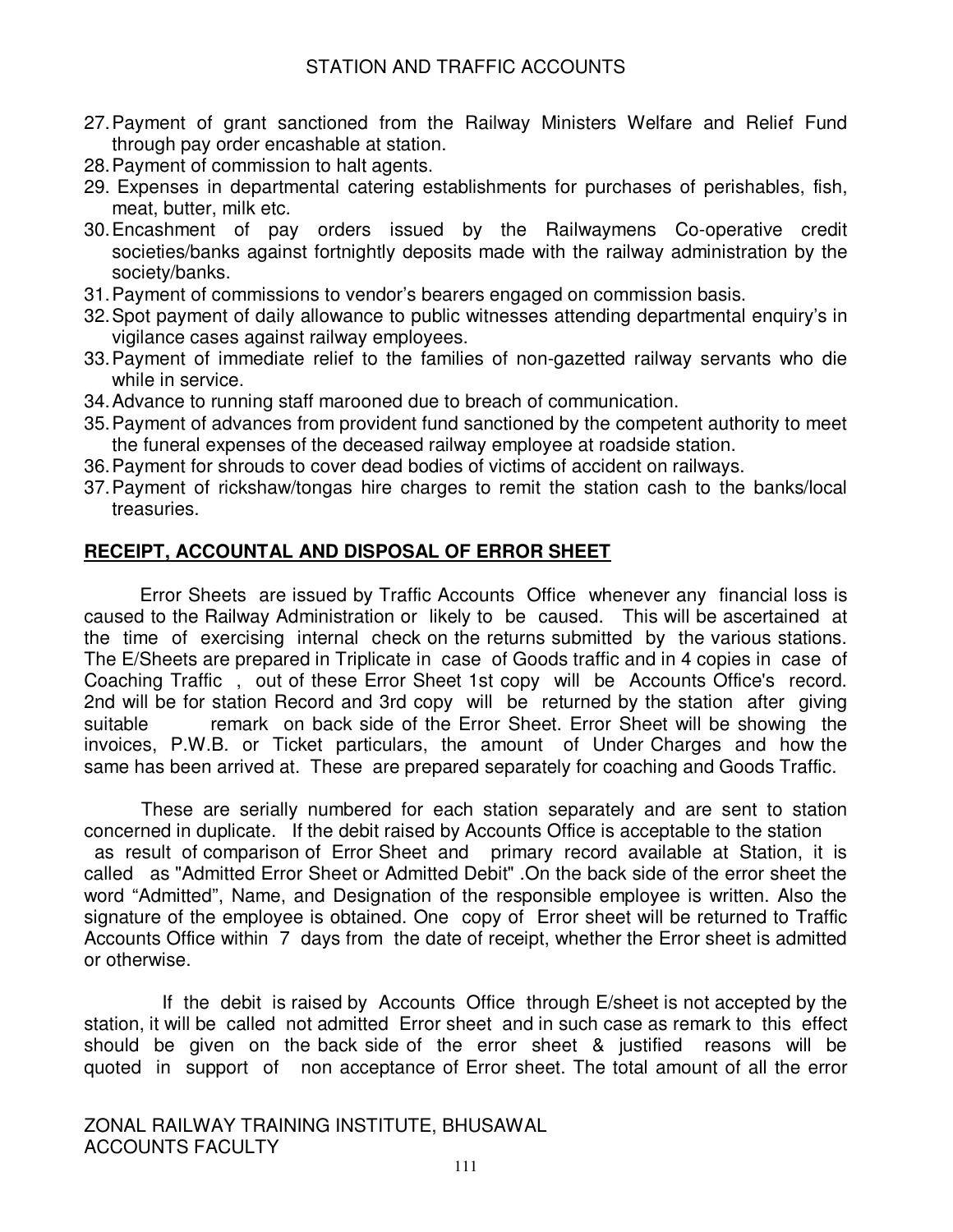sheet received during the month should be accounted for in the respective B/sheet for that month whether the E/sheet are admitted or not admitted.

In the Accounts Office one copy of the E/Sheet received from the station is examined to see that the nature of the reply where no action is taken in respect of admitted debit, the debits which are not admitted can be re-checked in the light of objection recorded there on by the station. If it is found that the debit realized was incorrect, the Accounts office will withdraw such Error Sheet by issuing credit advice notes to the concerned station to enable the station to take special credit in the B/sheet to clear and debit. It the debit is found to have been correctly raised, the station will be asked to transfer the not admitted debit in to accepted debit or admitted debit.

 In case of admitted debit, it should be seen that these are cleared early by the staff responsible for either by payment in Cash or recovery through pay sheet. In case of non-Clearance of accepted debit within a reasonable time the commercial officer should be approached for necessary steps for early clearance.

 In case of irrecoverable accepted debit which are cleared of by "Write off" it should be seen that these are written off by a competent authority early and sanction of wrote off is received in A/Cs office and duly checked in A/Cs office.

 While checking the Balance Sheet received from the station it should be ensured that all the Error Sheet issued during the month have been accounted for in Balance Sheet for that particular month by the Station. If an Erroe Sheet issued in a month is found not accounted for in the Balance Sheet for the same month, the same should be forced in the A/Cs office through the advice of internal check.

#### **Advice of internal check ( Form No.TA44F.)**

 While checking the station B/Sheet in the Traffic A/Cs office, it is seen that all E/Sheet issued during the month have been accounted for in the relevant B/Sheet . This is checked with reference to the Error Sheet register maintained in the T-Accounts office. Any Error Sheet which is not accounted for by the station in the Balance Sheet of that particular month, it should be forced in the Accounts office while exercising internal check and this will be forced through "Advice of Internal Check" .

Advice of internal check is prepared by the traffic Account Office into two parts showing the result of check of Balance Sheet. Part I will show "Col. A" the details of Error Sheet and the amount in-connection with debits raised against the stations. Part II "Col. B" shows the details of credits objected by the Traffic Accounts office while exercising checks over the items of special credit. Every month this advice will be sent to the Station concerned showing therein the closing Balance altered Traffic Accounts office and also the balance shown by Station while preparing B/Sheet and the difference between the two balances will be explained suitably . In next month or subsequent month, it will be ensured by Traffic Accounts office that Station has taken opening balance correctly which has been intimated by traffic Accounts office.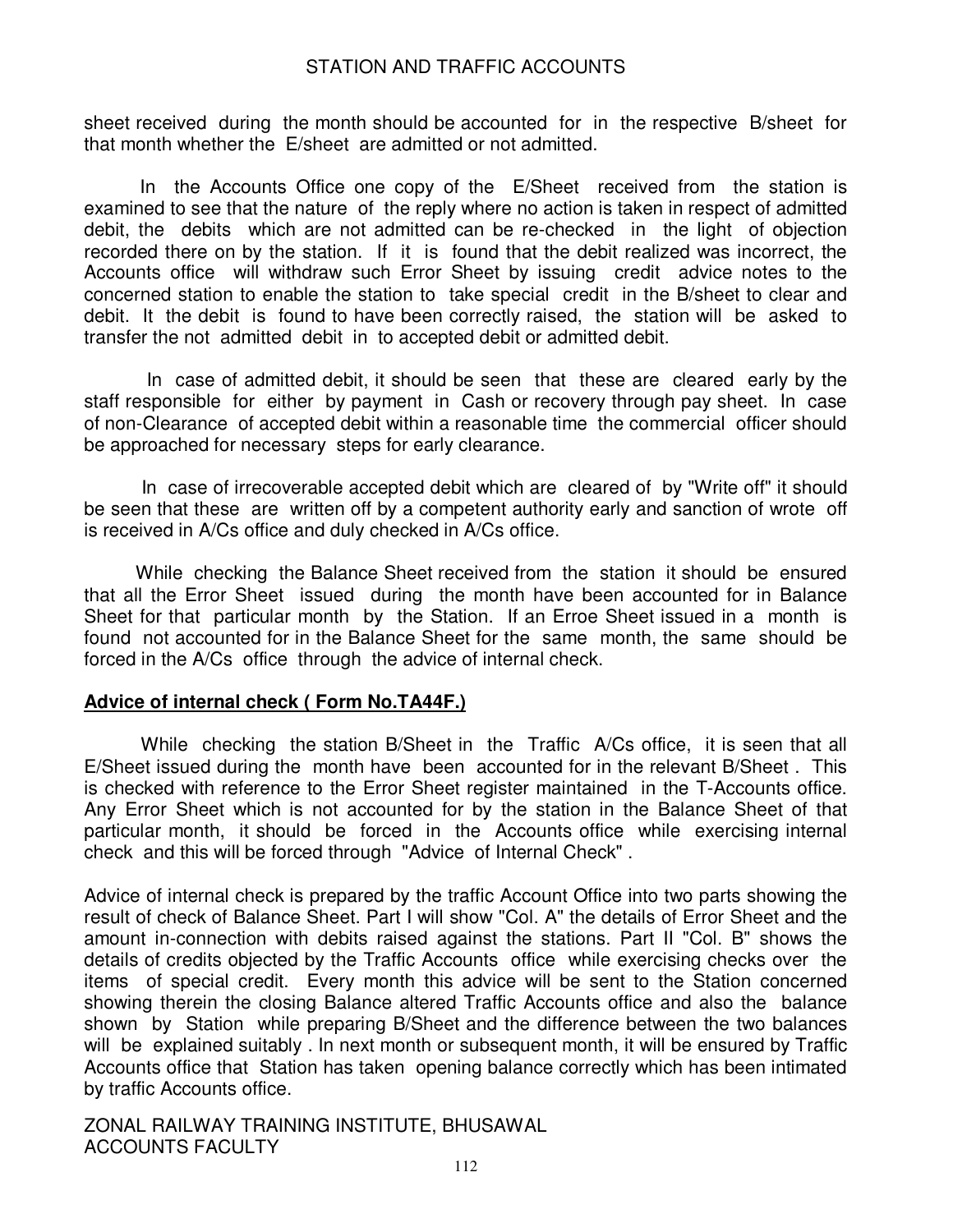# **STATION BALANCE SHEET (COACHING BALANCE SHEET)**

Station Balance Sheet is a statement of Account prepared by Station Master in the duly prescribed proforma and under prescribed Heads of Accounts showing the liabilities accrued at Stn. on account of sale of Transport services. The Stn. B/Sheet will have two sides. Left hand side is known as debit side where as Right Hand Side is known as credit side. All such items will be shown on the debit side for which SM is responsible to recover the charges for rendering of different types of services. In short, debit side will show the liability of Station Master for recovery of charges. Credit side will show the mode of clearance liability either by means of cash, cash vouchers or any other authorised voucher. The debit side and credit side of Balance Sheet should be equal in amount. But in practice generally total of debit side will be more than the credit side because every time it is not possible to recover the freight charges accrued during the month in the same months account and there is difference between debit side and credit side. To equal the amount of debit and credit side the difference between debit side and credit side is shown as "Closing Balance " on credit side of the Balance Sheet . This closing balance in the other words is known as Station Outstanding comprising of different items. Whatever the figures shown in the Balance Sheet are summarized figures extracted from different books and it is the responsibility of the Station Master to prove the figures by enclosing certain returns. Information regarding Local and foreign traffic will be given in the same Balance Sheet although returns for Local and foreign traffic will be prepared separately. Separate Balance Sheets are to be prepared for coaching and goods traffic.

### **STATION BALANCE SHEET**

### **(COACHING BALANCED SHEET)**

| <b>NAME OF STATION :</b>                                                                                                                                                                                                        |               | <b>MONTH AND YEAR :-----</b>                                              |               |
|---------------------------------------------------------------------------------------------------------------------------------------------------------------------------------------------------------------------------------|---------------|---------------------------------------------------------------------------|---------------|
| <b>Debit</b>                                                                                                                                                                                                                    |               |                                                                           | <b>Credit</b> |
| <b>PARTICULARS</b>                                                                                                                                                                                                              | <b>AMOUNT</b> | <b>PARTICULARS</b>                                                        | <b>AMOUNT</b> |
| 1 To Opening Balance<br>Floating cash<br>ii)<br><b>Cashiers Debit</b><br>iii)<br>Accounts office debits or<br>error sheet.<br>a) Admitted Debits<br>b) NotAdmitted Debit<br>iv)<br>Wharfage charges<br>Govt. Publications<br>V) |               | 1. By Cash and cash Vouchers<br>for which acknowledgement is<br>received. |               |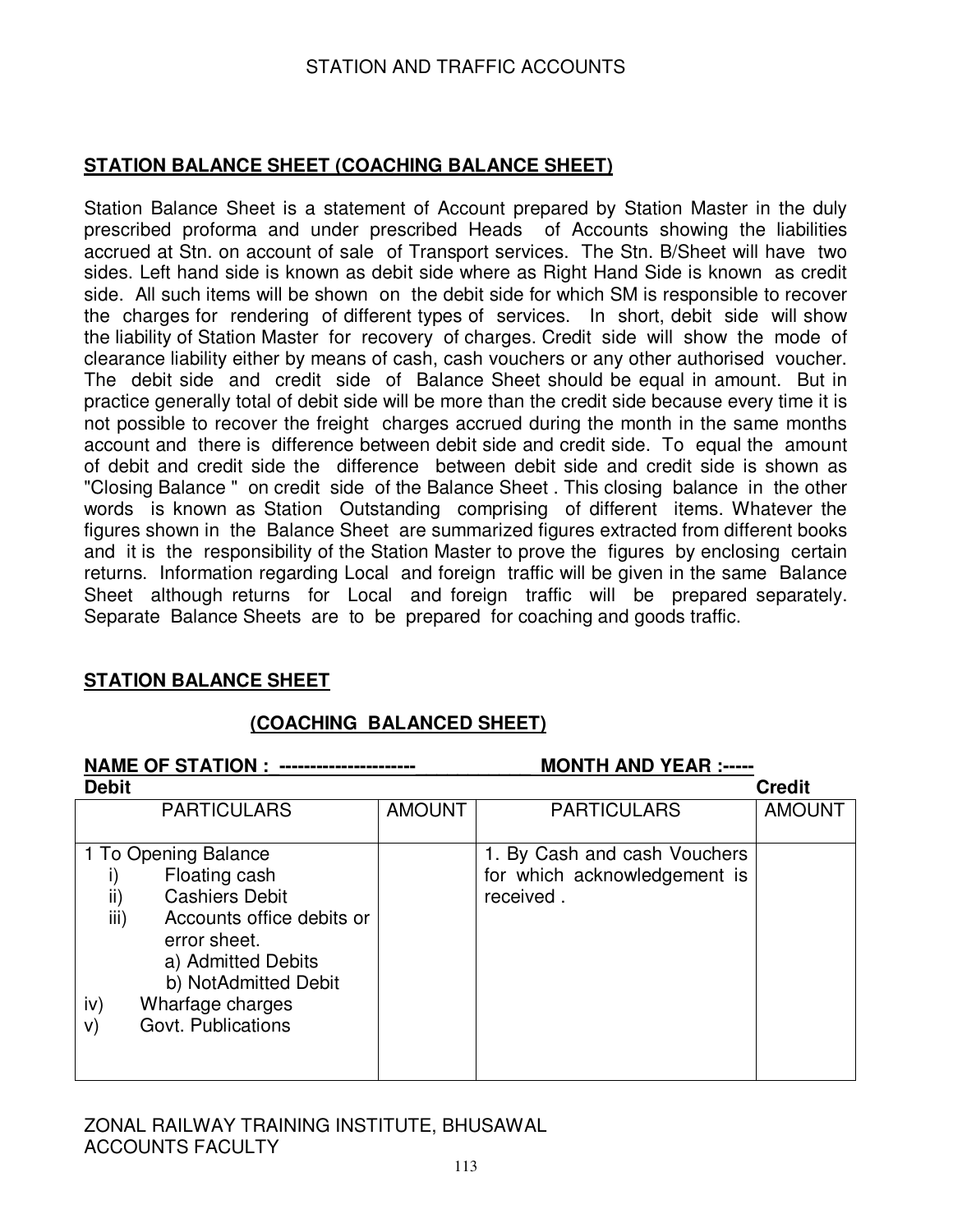| 2 To Current Debits                       | 2. By Special Credits                     |
|-------------------------------------------|-------------------------------------------|
| i)<br>Passenger Traffic (PCT)-L           | Cr. Advice Notes.<br>i)                   |
| ii)<br>Passenger Traffic (PCT)-F          | ii)<br>Refund list.                       |
| iii)<br>Passenger Traffic BPT-L           | iii)<br>Deduction list                    |
| Passenger Traffic BPT-F<br>iv)            | <b>Remission Orders</b><br>$\mathsf{iv})$ |
| Luggage, Animals & Birds<br>V)            | Dr. Transferred to<br>V)                  |
| Excess fare<br>vi)                        | Other Stn.                                |
| <b>TTE Cash</b><br>vii)                   | Transfer to LPO<br>vi)                    |
| viii)<br>Cloakroom charges                | Return to<br>vii)<br>supply               |
| Parcel Traffic-L<br>$\mathsf{ix}$         | officer                                   |
| Parcel Traffic -F<br>$\mathsf{x})$        |                                           |
| xi)<br><b>Wharfage Charges</b>            |                                           |
|                                           |                                           |
| 3. To Special Debits                      | 3. By Closing Balance(Station             |
| <b>Floating Cash</b><br>i)                | Outstanding)                              |
| $\mathsf{ii}$ )<br><b>Cashiers Debits</b> | Floating cash<br>i)                       |
| iii)<br>Accounts Office debit or          | $\mathsf{ii}$<br><b>Cashiers Debit</b>    |
| error sheet.                              | iii)<br>Accounts office debits            |
| a) Admitted debits                        | or error sheet.                           |
| b) Not Admitted debits                    | a) Admitted Debits                        |
| Sundry and Miscellaneous<br>iv)           | b) Not Admitted Debit                     |
| earning                                   | Wharfage charges<br>iv)                   |
| <b>Government Publications</b><br>V)      | Govt. Publications<br>V)                  |
|                                           |                                           |
| Total                                     | Total                                     |

# **Station Returns (Coaching Traffic)**

Following are the returns required to be submitted by the stations to the Accounts Office. They are categorized as per the periodicity of their submission.

# **Daily**:-

- 1. Cash remittance note.
- 2. Daily return of non-issued tickets
- 3. Daily return of collected tickets.

# **Periodical** :-

- 1. Advance statement of coaching earnings.
- 2. Ticket Indent.

# **Monthly** :-

1. Monthly Statement of non-issued tickets.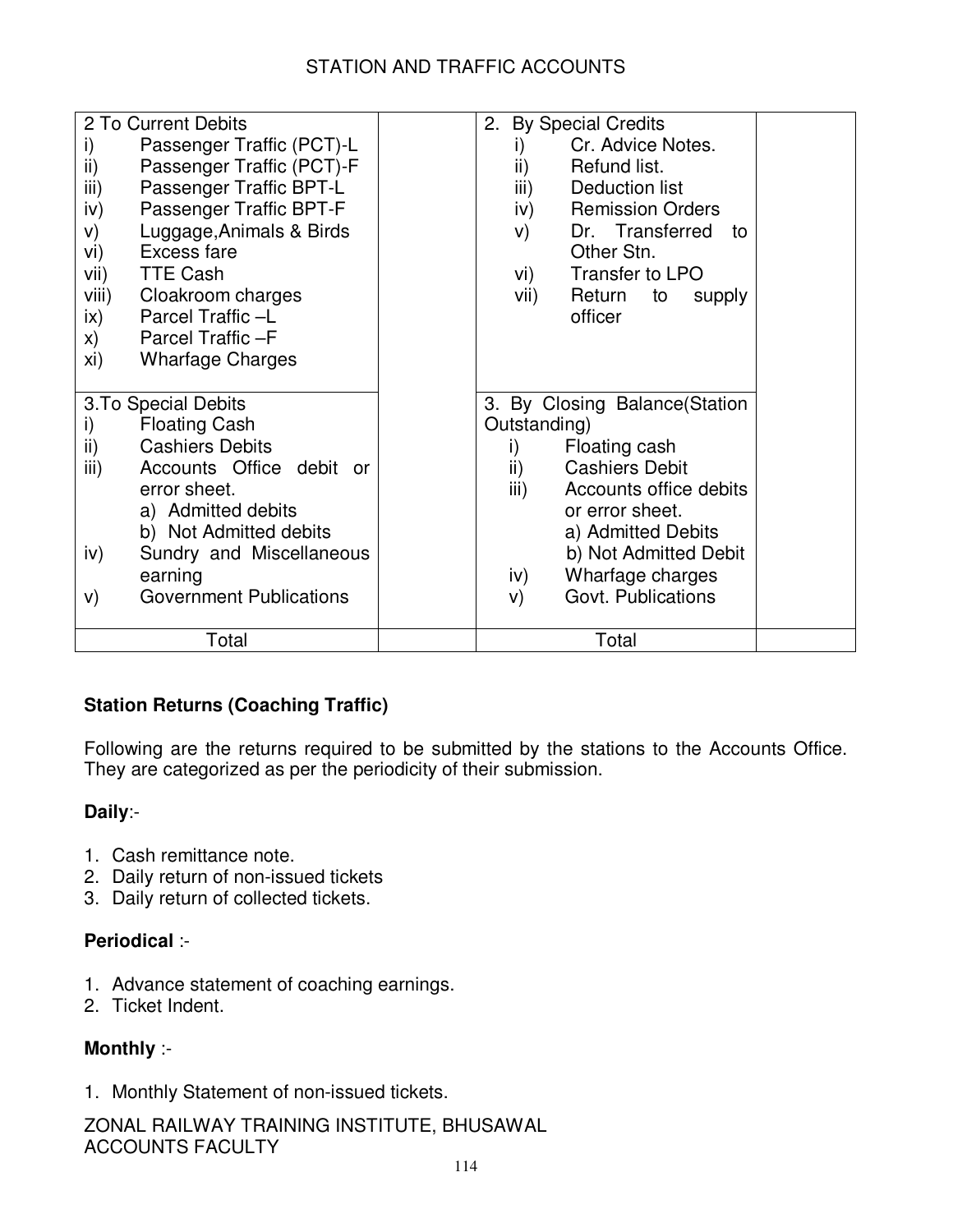- 2. Passenger Classification.
- 3. Parcel Cash Book.
- 4. Excess fare return.
- 5. Wharfage and Demurrage return.
- 6. Statement of Error sheet received.
- 7. Statement for supply of Government publication.
- 8. Deduction List
- 9. Remission orders statement.
- 10. Statement of Credit advice note received.
- 11. Statement of certified overcharge sheet received.
- 12. Statement of Debit transferred to other stations.
- 13. Statement of Debits transferred by other stations.
- 14. Statement of sundry and miscellaneous Earnings.
- 15. Statement of Station outstanding (Separate for each item.)
- 16. Coaching Balance Sheet.

# **GOODS BALANCE SHEET**

#### **NAME OF STATION :\_----------------------\_\_\_\_\_\_\_\_\_\_\_ MONTH AND YEAR :----- Debit Credit**  PARTICULARS AMT. AMT. PARTICULARS AMT. 1 To Opening balance i) Floating cash ii) Cashiers Debit iii) Accounts office Debits or error sheet a) Admitted Debits b) Not Admitted Debits iv) Wharfage Charges v) Cost of Govt . publications. vi) Inward to pay freight 1. By Cash and cash Vouchers for which acknowledgement is received .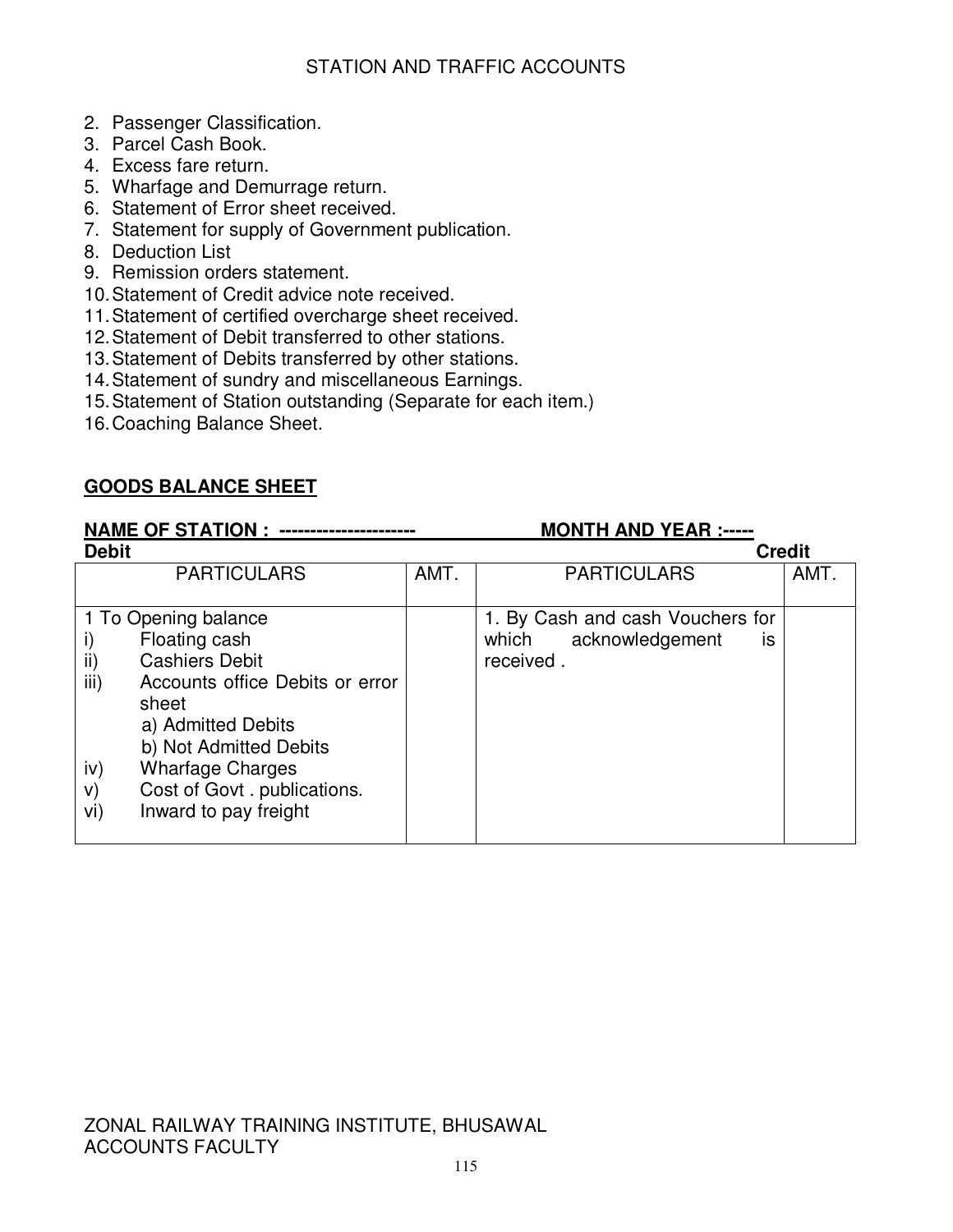| 2 To Current Debits<br><b>Outward Paid GoodsTraffic-L</b><br>i)<br>ii)<br><b>Outward Paid Goods Traffic-F</b><br>iii)<br>Inward To-Pay Traffic-L<br>iv)<br>Inward To-Pay Traffic-F<br><b>Wharfage and Demurrage</b><br>V)<br>vi)<br><b>Wagon Registration Fees</b><br><b>Crane Charges</b><br>vii)<br><b>Siding Charges</b><br>viii) | <b>By Special Credits</b><br>3.<br>Cr. Advice Notes.<br>i)<br>ii)<br>Refund list.<br>iii)<br>Deduction list<br><b>Remission Orders</b><br>iv)<br>Dr. Transferred to Other<br>V)<br>Stn.<br>Certified<br>Overcharge<br>vi)<br>sheets.<br>vii)<br>Rebooking or paid on |
|--------------------------------------------------------------------------------------------------------------------------------------------------------------------------------------------------------------------------------------------------------------------------------------------------------------------------------------|----------------------------------------------------------------------------------------------------------------------------------------------------------------------------------------------------------------------------------------------------------------------|
|                                                                                                                                                                                                                                                                                                                                      | charges.<br>Consignments sent to<br>viii)<br><b>LPO</b><br>Twice<br>Accounted<br>$\mathsf{ix}$<br>invoices<br>Auction sales.<br>$\mathsf{x}$                                                                                                                         |
| 3. To Special Debits                                                                                                                                                                                                                                                                                                                 | 3. By Closing Balance                                                                                                                                                                                                                                                |
| Floating cash<br>i)                                                                                                                                                                                                                                                                                                                  | i)<br>Floating cash                                                                                                                                                                                                                                                  |
| ii)<br><b>Cashiers Debits</b>                                                                                                                                                                                                                                                                                                        | <b>Cashiers Debit</b><br>ii)                                                                                                                                                                                                                                         |
| Accounts Office debits or error<br>iii)<br>sheet.                                                                                                                                                                                                                                                                                    | Accounts office Debits<br>iii)<br>or<br>error sheet                                                                                                                                                                                                                  |
| a) Admitted debit                                                                                                                                                                                                                                                                                                                    | a) Admitted Debits                                                                                                                                                                                                                                                   |
| b) Not Admitted debit                                                                                                                                                                                                                                                                                                                | b) Not Admitted Debits                                                                                                                                                                                                                                               |
| Miscellaneous<br>Sundry<br>and<br>iv)                                                                                                                                                                                                                                                                                                | <b>Wharfage Charges</b><br>iv)                                                                                                                                                                                                                                       |
| earning                                                                                                                                                                                                                                                                                                                              | Cost of Govt. publications.<br>V)                                                                                                                                                                                                                                    |
| <b>Government Publications</b><br>V)                                                                                                                                                                                                                                                                                                 | Inward to pay freight<br>vi)                                                                                                                                                                                                                                         |
| Total                                                                                                                                                                                                                                                                                                                                | Total                                                                                                                                                                                                                                                                |

# **Checks on station Balance Sheet.**

The debit side may be divided into 3 parts opening balance, current debits and special debits ( accountal of Error Sheet).

Opening balance is checked with the closing balance which is shown in the previous months Balance sheet. Current debits are checked with reference to various returns such as passenger classification copy of outward paid cash book, inward to-pay parcel abstracts and summaries, Warf. &Dem. statements and wagon registration fees statement. In addition to this, accountal of Goods traffic for current month will be checked with converted abstracts. The amount of E/sheet accounted for in the 3rd part will be checked with reference to entries of E/sheet recorded in the E/sheet register by the T/Accounts office.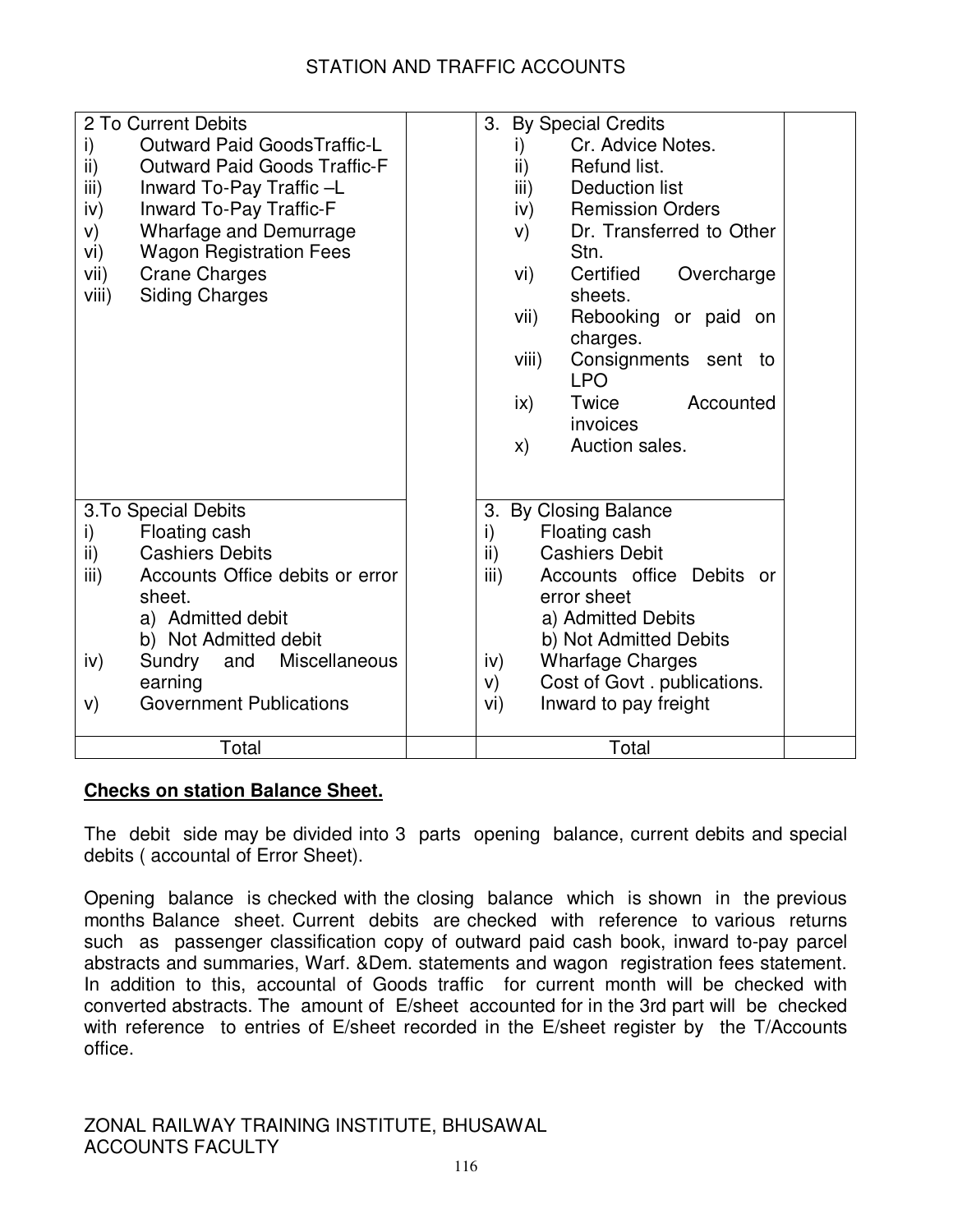The credit side of the station B/sheet is also divided into 3 parts (1)Cash and cash voucher duly acknowledged by chief cashier (2)Special Credit (3)Closing balance. Cash and cash vouchers as acknowledged by the chief cashier are checked with the cash remittance foil received from the cashier .The amount of cash remittance Note is posted in the register and checked with date-wise posting of cash remittance Note in the station B/sheet.

Special credits are checked with the enclosed documents such as refund list, paid on topay statement certified over charges deduction list credit advice Notes etc. received in T-Accounts office along with the station B/sheet.

Closing balance must be supported by the statements showing full particulars of the amounts yet to be cleared by the Station Master. The totals of the debit and credit side of the Stn. B/sheet should be checked to see that they are correct and both the sides totals are equal in amount. If the amount of the returns received in the Traffic Accounts is in excess of the amount shown in the station Balance Sheet, the amount of the Station Balance Sheet is corrected and difference of amount is debited against station. If the amount shown in the Balance Sheet is in excess of amount of return received , it is taken into consideration that a part of the return is missing and such differences are entered in the register of missing returns and the same are called for from the station.

If the amount of credit taken in the station Balance Sheet exceeds the amount of Special credit taken under the supporting documents enclosed to the station Balance Sheet , the difference is debited against the station and closing balance in subject balance sheet is increased to the tune of difference.

The result of check of the Station Balance Sheet in the traffic Accounts office is intimated to the station through advice of Internal Check, showing closing balance as per Stn. Balance Sheet and the closing Balance Sheet as worked out by the Traffic Accounts office during the course of internal check. The difference between the two will be explained in detail in respective column of the advice of internal check.

# **STATION OUTSTANDING.**

Despite of best efforts by the Station staff, the items/amount which could not be realized/ collected by the staff at the close of the month for which the Balance Sheet indicate closing items are otherwise known as Station outstanding.

The Station Master is personally held responsible for keeping a proper account of such items as also timely clearance. The following items will generally constitute Station outstanding.

1) Floating cash -Since this sum has been provided by the Adm. to enable the Stn for daily transactions no action is generally called for from Station Master to clear this item until either the money is withdrawn or the Stn is closed for traffic.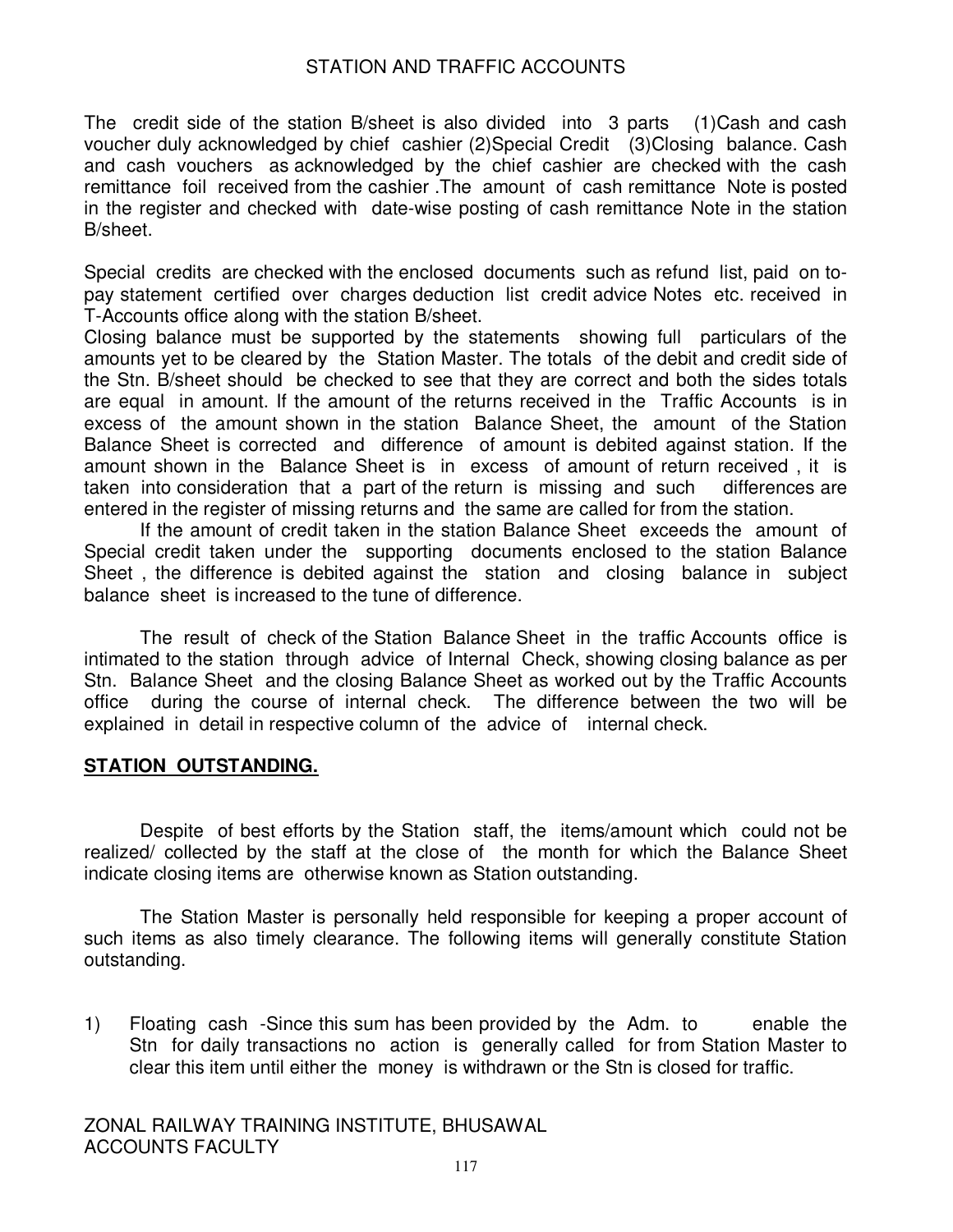- 2) Debit Received from cashier-Debits are received from cash office on Account of torn/soiled notes, counter foil notes, coins are also short remittances by Station. As soon as receipt of debit advice the Station Master has to identify the responsible person and action needs to be taken to make good the amount within 3 days.
- 3) Admitted Error Sheet (Debit)-The Admitted Error Sheet are the error sheet through which the financial loss sustained by the Railway on account of irregularities/mistakes from Station staff, pointed out by Accounts office, which has been accepted by the Stn from time to time. The amount admitted by the Stn will have to be cleared either in lumpsum or in installment by the responsible official. Action taken in this direction by the Stn will have to be recorded in the error sheet register maintained by the Stn besides advising concerned office for recovery in case of installment payable through salary.
- 4) Not admitted error sheet -These are cleared in two ways
	- (1) Either by obtaining credit Advice from Account Office by withdrawing the debits intimated through error sheet .
	- (2) Subsequent admission of the not Admitted error sheet by the Station by realizing the mistakes pointed out by the Account office later.

In case of remarks offered by the Station are acceptable to the account office then, it will withdraw the debit by issuing credit advice which will nullify the debit or debit will be accepted by the station and necessary action will be taken to remit the amount by the responsible official as stated above.

5) To-pay Invoice (Consignment received)

Advice to consignor and consignee regarding arrival of the consignment will be issued, advising the party to take delivery within a specified period. In case the party request for diversion of the articles the administration has to act upon this immediately and clear the item. If on the other hand party does not turndown within the specified time, Station Master has to take speedy action by way of either to divert the consignment to Lost Property Office or action for auction and clear the item without any further delay.

6) To-Pay Invoice (consignment not received) -

In order to clear such items the Station Master has to initiate action by confirmation from forwarding station the particulars of Booking as also enquiry and personal contacts. Similarly via station also needs to be contacted for the movements of the consignment. Necessary certified over charge sheets are prepared, get this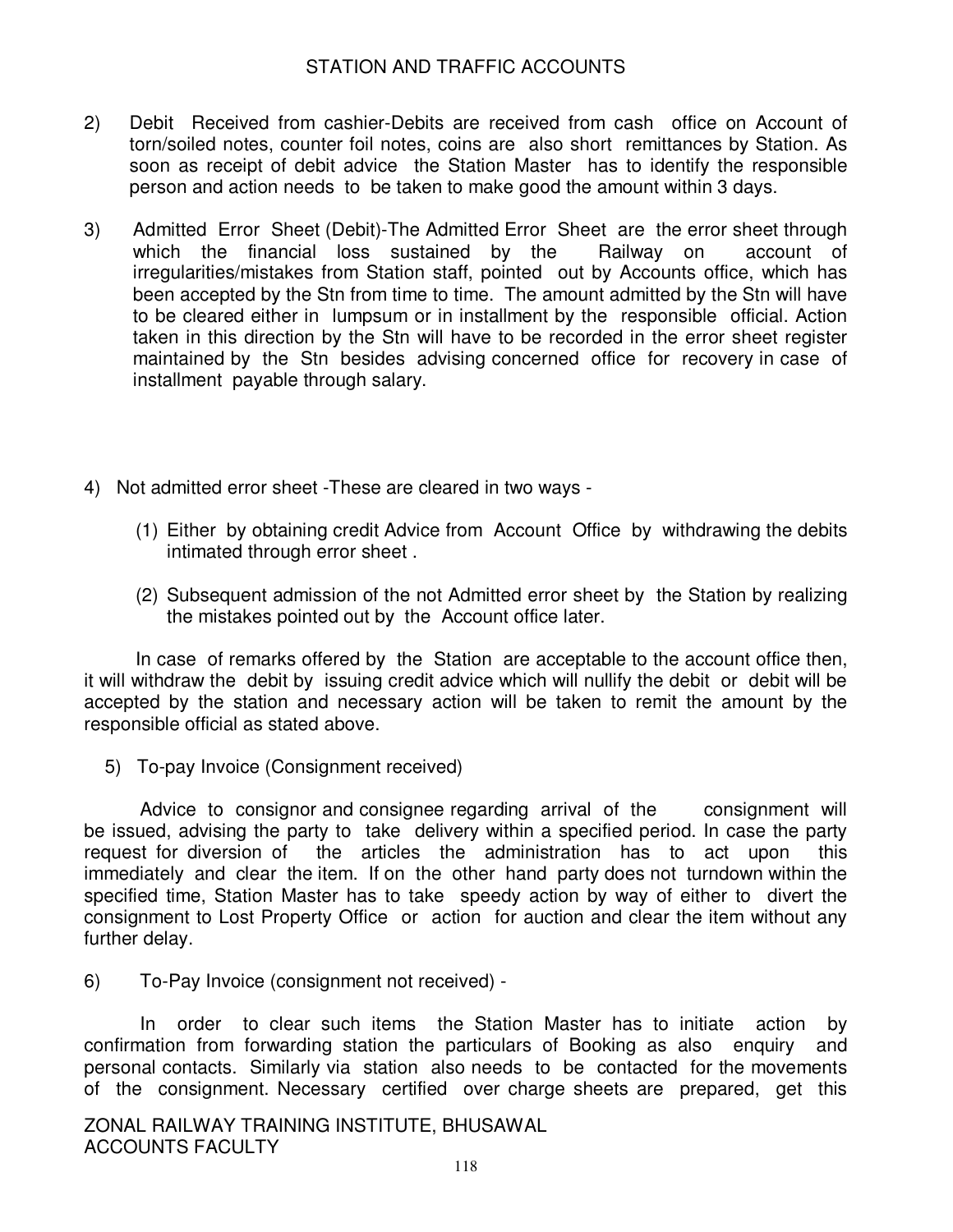certified by forwarding station in case it is confirmed the consignment has not been booked to that station or consignment has been withdrawn after preparation of PWB/ Invoice . In the both cases SM is responsible for timely action and speedy clearance of such items particularly the irregular items i.e. more than one month old.

7) Unsold timetable, indemnity bonds, publications: -Due to revision in timings of trains, the timetables which has been supplied to Stations for sale become surplus on account of non sale which contributes an outstanding to Station & thereby in the balance sheet month after month. The unsold timetables are therefore to be returned to Divisional Commercial Manager duly preparing statement of same indicating the total value of the unsold timetables, with a request to advice necessary credit for the same. Similarly the indemnity bonds & other publications which fetches value on it's disposal also required to be returned to the department, if they are time barred and necessary credit obtained from dept to wipe off the corresponding outstanding debit from the Station Balance sheet.

8) Miscellaneous Items:-This comprises rent, water charges, electric charges, crane charges, license fee etc to which the Station Master is responsible for realization as & when it become due. In the case of non realization due to certain reasons beyond the capacity of Station Master, reasons for the non-recovery should be conveyed to higher authorities for taking necessary & timely action appropriate so that outstanding items could be realized and there by the debit could be cleared

Amount accounted for in a particular month but could not be realized / cleared up to the end of the month is termed as station outstanding and as the non realization/clearance pertains to earnings which originate at station the outstanding is called as station outstanding. In short the station outstanding means unrealized earnings or un cleared liabilities. All amount received by the Station Master are shown on debit side of the station balance sheet and amount sent to chief cashier is shown on credit side of station Balance Sheet. Hence the difference of debit side and credit side of station Balance Sheet may also be termed as station outstanding.

### **CLEARANCE OF ITEMS OF STATION OUTSTANDING.**

1) Floating Cash :- All stations which are opened for traffic are provided with some amount in shape of small coins . This amount is known as floating cash . This amount is supplied to the station with the object that the passenger if comes to purchase a ticket and if they do not have sufficient change, to enable the banking clerk to refund the balance amount in the shape of small coins .

This amount should always remain at station forever and as it is. No addition/deletion is permitted from this amount.

2) Cashier's Debit :- This debit is raised by chief cashier for the amount short received or the defaced coins or spoiled or torn notes received along with station remittance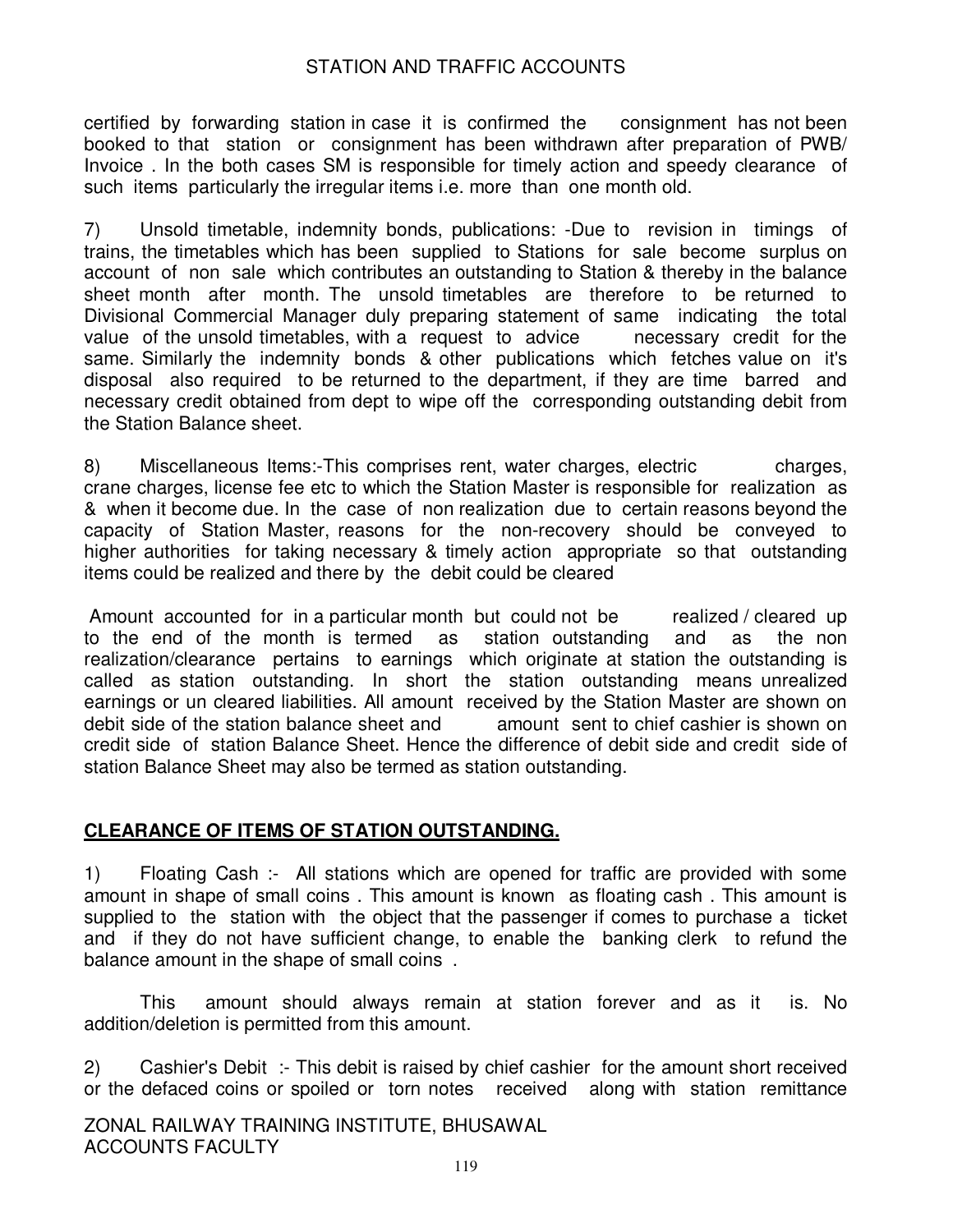through cash remittance note. The cashier debit is to be cleared immediately with in three days by remitting the shortages or replacing the notes and coins because there debit are always accepted debits.

3) Admitted Debit or Admitted error Sheet :- Error Sheet is documents issued by the Account's Office . It is the result of the internal check conducted by Account's Office on the written/documents submitted by the station. Any short Account , Short collection notice by the Account Office is advised to the station through this document . The Error sheet after scrutiny may be admitted or disputed. Admitted error sheet can be cleared as under: -

a) Clearance by payment in cash.

b)Recovery through paysheet.

c)Write off ---under competent authorities sanction.

4) Not Admitted Debits :-If the undercharges shown by the accounts office in error sheet is not acceptable to the station staff, the Station staff should write on the back side of the error sheet 'Not Admitted. This (not admitted)error sheet must show clear remark on the back side for disputing the debit raised. Non admitted error sheets are cleared as under.

a) Credit advice issued to accounts office to withdraw the debit on paying the convinced by the reason put forth by the special station staff.

b) Credit advice note/credit authority letter being issued by the Travelling Inspector Of Accounts on verification of the concerned document and having convinced of wrong/irregular debit.

c) When not admitted debits are returned back by accounts debit for not accepting the reason put forth by the station staff such error sheets are cleared according to the admitted debit or admitted error sheets.

d) Undercharges in inward paid parcel traffic :-Areas of undercharges means the undercharges pertaining to the way of bills or invoices of previous month or and parcel or goods not delivered in end of the current month. All such undercharges should be shown as accounts and whenever the parcels or goods are delivered amount should be forwarded to chief cashier and accounts should be cleared.

5) Freight Outstanding on inward to pay consignment for which consignments on hand-Such outstanding will be cleared on collection of freight at time of delivery or a notice will be issued to the party concerned and in response to the notice if the application are received for rebooking, the station master in such case will issue a fresh way bill or invoice for the rebooking of the consignment to new station. All charges due at the rebooking station in addition to the fresh freight are shown in this fresh way bill or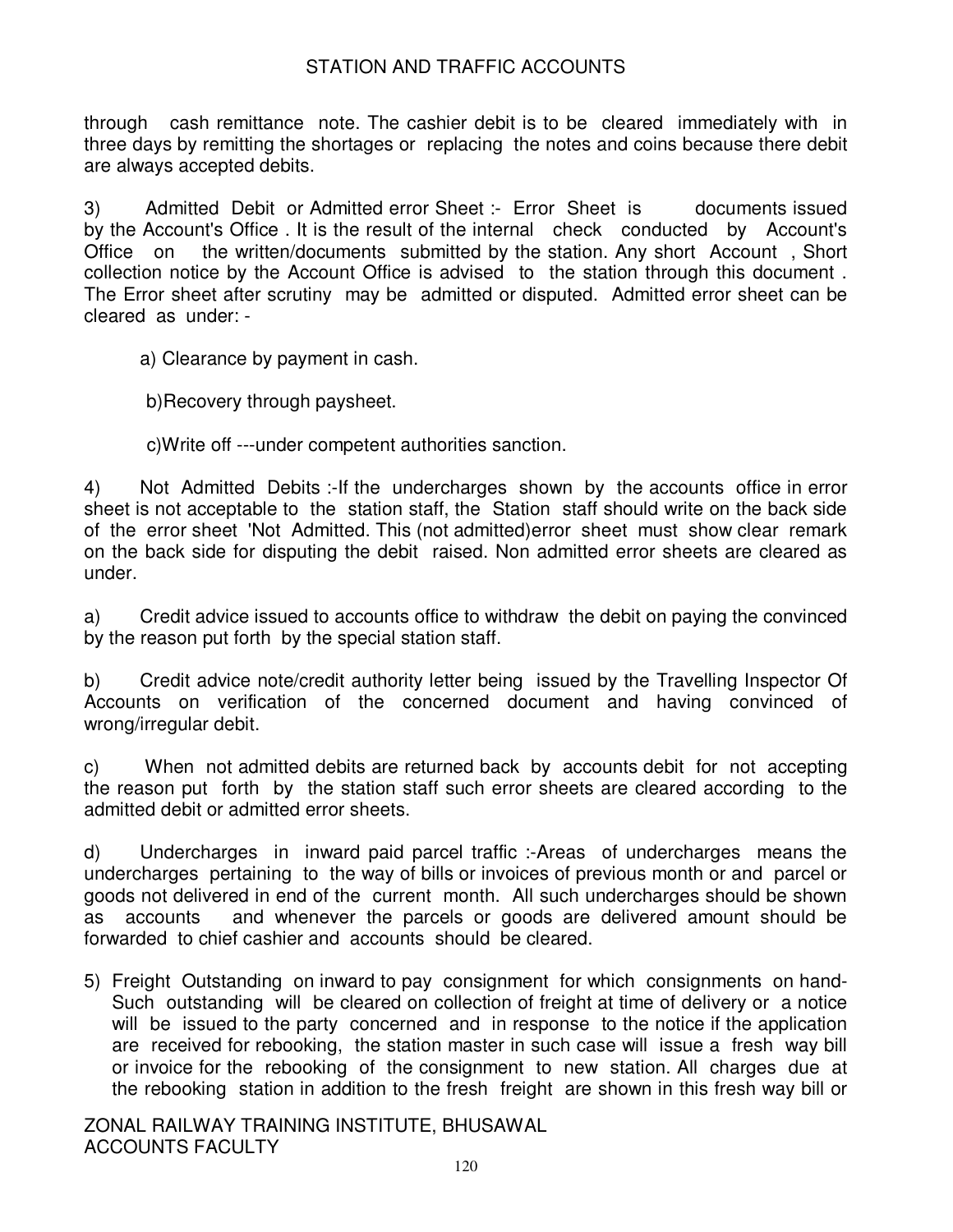invoice . The outstanding due on account of paid or to pay charges at the rebooking station will be cleared by accounting them under special credit in the concerned Balance Sheet. If no responses is received from party, the outstanding may be cleared by auction sale or transferring the to the lost property office, only after obtaining the approval of the competent authority.

- 6) Inward to pay freight for which consignment not on hand :- Wagon load consignment may get delivered with the approval of DCM to some other destination. In such cases the freight changes if any outstanding and the old destination station will be cleared by the exchange of document called certified overcharge sheet. The overcharge sheet will be prepared and certified by booking station and sent to the station when the debit outstanding and required to be cleared. The amount shown in the overcharged sheet will be taken under special 'Credit' to clear the outstanding.
- 7) Govt. Publication for sale and indemnity bonds:- The unsold Govt. publication will be cleared when they are sold out by taking cash credit . If more stock is received than the requirement of the station such stock of sellable publication should be transferred to printing press or Divisional Commercial Manager's office to clear the outstanding.
- 8) OTHER MISC. ITEMS :- Generally, Wharfage & demurrage worked on for which authority issued by the competent authority if not forwarded to traffic accounts office. Traffic account office will object such 'credit' entries ; in such cases wharfage , demurrage for gone authority for the competent authority should be obtained and a copy should be sent to traffic account office to clear the outstanding.

### **ACCOUNTS OFFICE BALANCE SHEET**

Fare and freight for the carriage of passenger and consignments offered by various Govt. Dept. and certain firms of Good reputation are paid for at the station through warrant and credit Notes instead of Hard cash. such warrants and credit Notes received at the station are forwarded to cash office as cash vouchers.

The responsibility for the realization of Railway dues represented by such cash vouchers from various Departments and firms rest with the Traffic Accounts. The Traffic Accounts Office prepares carriage and miscellaneous bills against the Departments and party's concerned for the purpose of realization of amount against such vouchers.

There are direct traffic receipt such as amount towards tourist coupons sold by tourist agents, advertisement fees deposited with chief publicity officer, amount collected on sale of School concession form by DRM's office etc. which do not pass through stations returns such amounts are also to be realized by the Traffic Accounts Office. In order to account for the earnings through carriage and Miscellaneous bills and direct traffic receipts and also to watch the progress of recovery of such amounts from the party's concerned , traffic accounts office compiles monthly balance Sheet